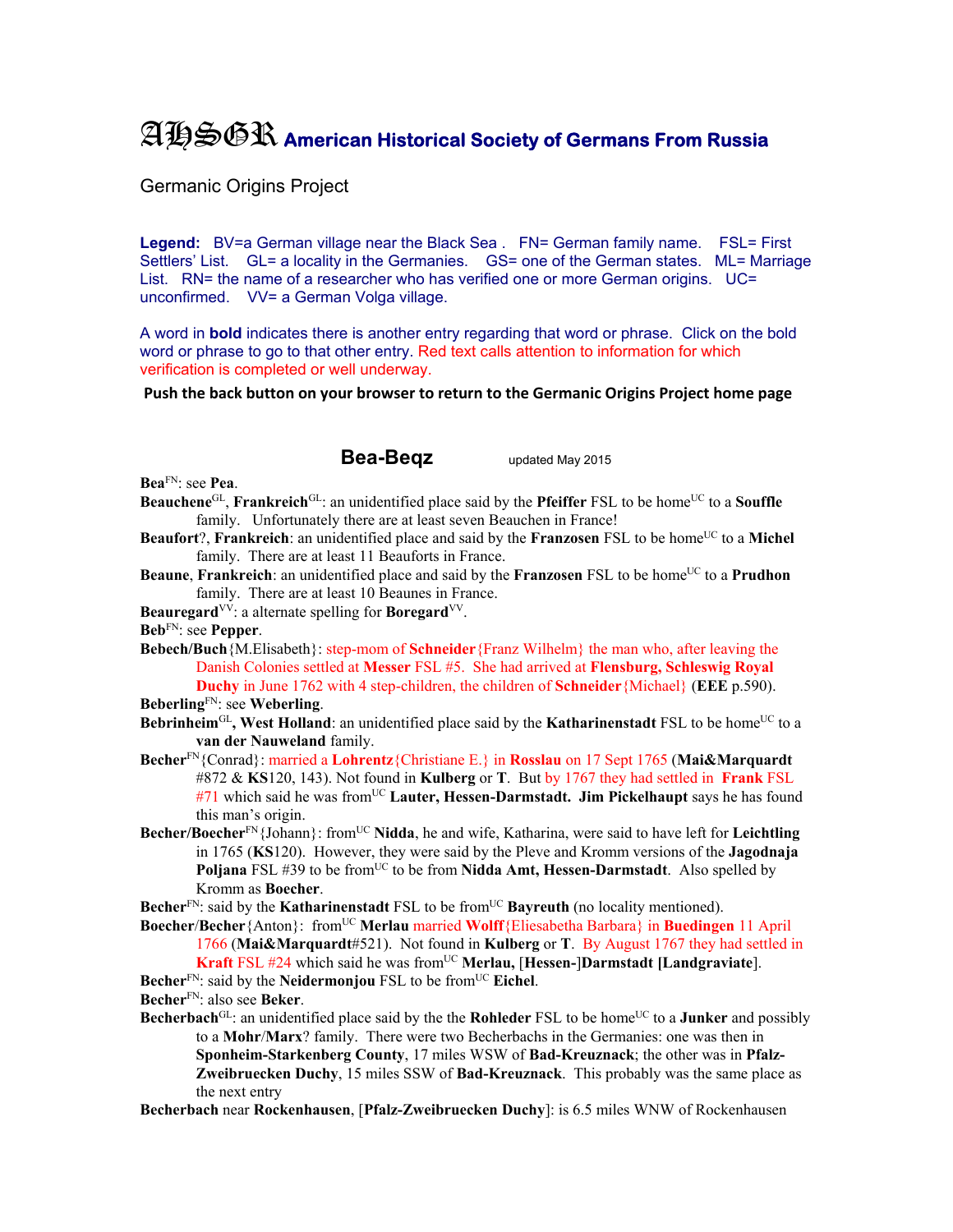town. KS163 said this was home<sup>UC</sup> to **Weigle**{Dr. Thomas}

Bechert<sup>FN</sup>: said by the Pfeiffer FSL to be from<sup>UC</sup> Wuerzburg no locality indicated.

- **Bechlingen**GL**, Braunfels**: : is some 8 miles NNW of **Braunfels** city, and said by the **Kukkus** FSL to be home<sup>UC</sup> to **Herbel** and **Neuhard** families.
- **Becht**<sup>FN</sup>{A.Elisabetha}: from<sup>UC</sup> **Gunterskirchen** married on 26 April 1766 **Leer/Lehr**{Conrad} in **Buedingen** (**Mai&Marquardt**#596, **KS**120 & 158). **KS**142 says she was a **Specht**. They arrived in **Russia** on 29 Aug 1766 (**Kulberg**3746). Not listed in **T**. By July 1767 they had settled in **Krasnoyar** FSL #85.
- **Becht**<sup>FN</sup>{Andreas}: said by the **Schaefer** FSL to be from<sup>UC</sup> **Halbe**?, [**Kur-]Brandenburg**. I could not find them in **Mai1798**.
- Becht<sup>FN</sup>: the wife was said by the **Schaefer** FSL to be from<sup>UC</sup> **Greiz**?, **Grechan**?.
- **Becht**FN{J.Georg}: said by the **Straub** FSL to be fromUC **Grueningen**?, **Nassau-Usingen** [**Principality**][sic?]. I did not find them or any descendants in **Mai1798**.
- **Becht**FN: said by the 1798 **Straub** census to be the maiden name of frau **Wintermeier** (**Mai1798**:Sr38). I could not identify her in any FSL, although with a somewhat different given names she might be the wife in the **Straub** FSL (sr4).
- Becht<sup>FN</sup>: said by the Warenburg FSL to be from<sup>UC</sup> Berlin. I could not find this man in Mai1798.
- **Becht**{A./E. Margaretha}: from<sup>UC</sup> Gonterskirchen married **Funck/Funk**{J.Philipp}from<sup>UC</sup> Sennenroth on 28 Apr 1766 in **Buedingen** (**Mai&Marquardt**#603, **KS**120). They arrived in **Russia** with his mother {Catharina} on 29 August 1766 (**Kulberg**5109). Not listed in **T** or in any published FSL. **Becht**{J.Heinrich}: left<sup>UC</sup> **Gonterskirchen** near **Giessen** for Russia (**KS**120)
- **Bechtheim**GL, **Kurpfalz** (later **Rheinhessen**): is 11 km NNW of **Worms** city and is the confirmed origin of the **Rothammel Appelhans** family.
- **Bechthold, Bechtholt, Bechtold**, and **Bechtolt** are all interfiled.
- **Bechtold**<sup>FN</sup>{Konrad}: said by **Kuhlberg4924** and the **Belowescher Kolonien** FSL (#4924) to be from<sup>UC</sup> **Isenburg** (no locality or country indicated). He may be the man that a **Luebeck** ML says was fromUC **Darmstadt** and married in 1766 a **Zipp** woman (**Mai&Marquardt**#264).
- **Bechtholt/Bechtold**<sup>FN</sup>{Markus}: said by the **Kutter** FSL 50 to be from<sup>UC</sup> **Hanau.** Said to have left<sup>UC</sup> **Hintersteinau** near **Schluechtern** for Russia (**KS**120).
- **Bechthold**<sup>FN</sup>{Georg}: said by the **Norka** FSL#96 to be from<sup>UC</sup> **Isenburg** (no locality or country indicated). Spelled **Bechtold** in 1795 and 1798 (**Mai1798**:Mv2001, Nr135, 115, and Dh88).
- **Bechtolt**FN{Johannes}: he, his wife and 3 children left **Eckartsborn** for Russia )**KS**120). Said by the **Walter** FSL #64 to be from **Ekersporn, Hessen-Darmstadt County**. The **Walter Research Group** has confirmed in parish records that this was a **Bechtold** family from **Eckartsborn, Hessen**.
- **Bethold**{J.Niklas}: he, his wife and one child left **Lissberg** near **Buedingen** in 1766 for Russia. I could not find them in any published FSL.
- **Bechthold**{Konrad}: left<sup>UC</sup> **Schotten** for Russia (KS120). I could not find him in any published FSL.
- **Bechtold**FN: this family name was found recorded in **Schotten** parish records for several generations prior to 1767; see **Flegel** trip.
- Beck<sup>FN</sup> said by the **Frank** FSL to be from<sup>UC</sup> **Kroettenbach, Loewenstein.**
- **Beck**<sup>FN</sup>: said by the 1816 **Glueckstal** census (**KS**: 674, 219) to be from<sup>UC</sup> Saarbruecken, **Pfalz** and later<sup>UC</sup> **Torschau**, **Hungary**.
- **Beck**<sup>FN</sup>: the widow Beck was said by the 1816 **Glueckstal** census (**KS**:675) to be from<sup>UC</sup> Stebbach, **Sinsheim** [**Amt**], **Baden**.
- **Beck**FN: in 1817 settled in **Gueldendorf, Odessa**; family records found by **Curt Renz** in **Pfullingen, Reutlingen parish, Wuerttemberg**.
- **Beck**FN: **Curt Renz** has found the church records for this **Hoffnungstal, Bessarabia**, family in **Rietheim,**  and **Seeburg, Urach Oberamt, Wuerttemberg**.
- **Beck**FN: in the **Katharinenstadt** FSL with no place of origin given.
- **Beck**{Katharina}: found in no FSL in 1798 she was living in **Luzern** as the wife of **Schmelzer**{Jacob}, a likely **Luzern** first settler (**Mai1798**:Lz16). For 1767 see **T**4953.
- **Beck**FN: said by **KS**:219 to have come from **Rietheim**, **Tuttlingen** [**Amt**], **Wuerttemberg**. The **GCRA** found that this family was in **Neudorf** prior to moving on to Hoffnungstal, Bessarabia, and using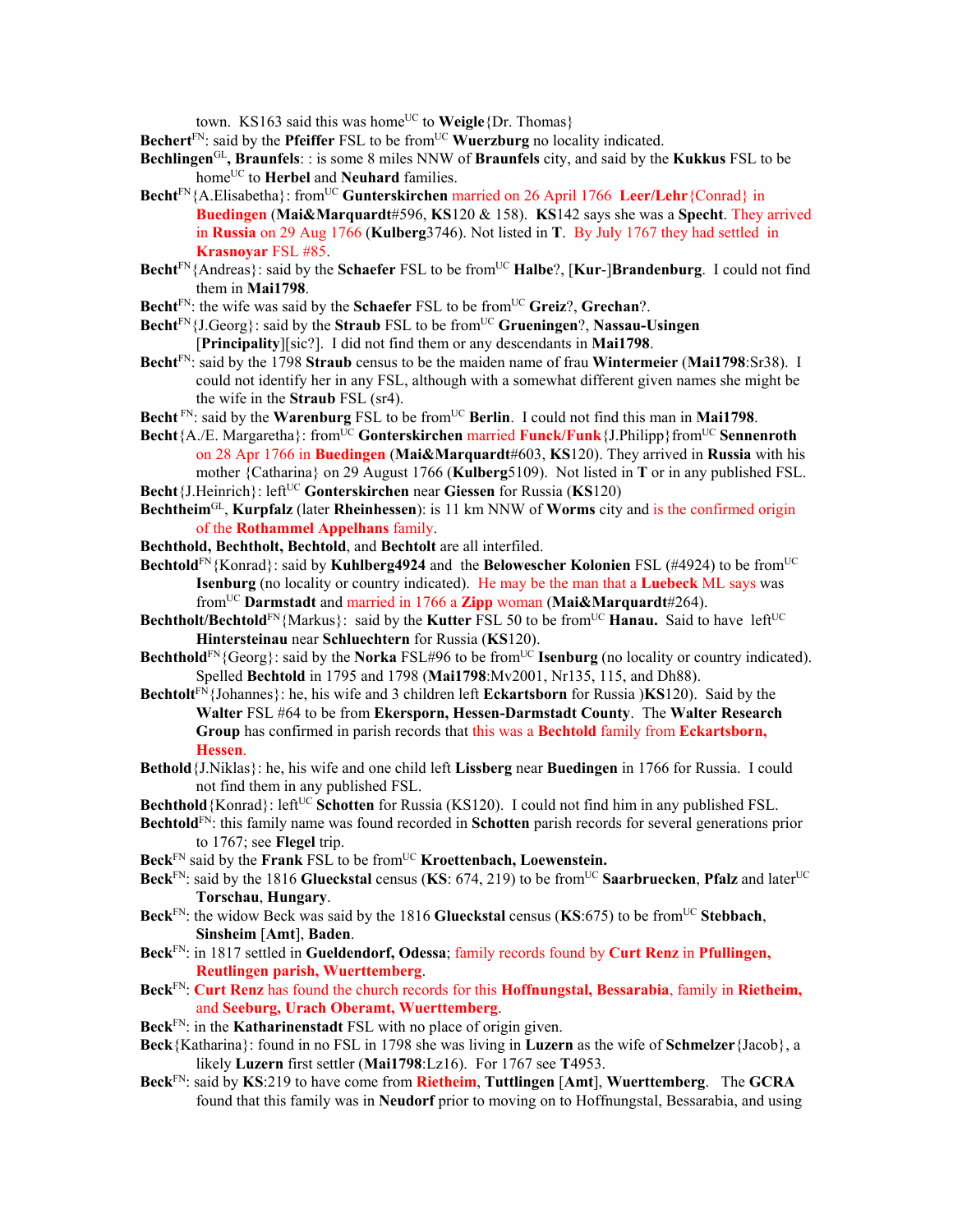**FHL**#1,475,288, they proved origin in **Rietheim**, **Seeburg** [**parish**], **Urach** [**Amt**], **Wuerttemberg**. See the **GCRA** book for more.

**Beck**{Jakobina}: she is said to have married an **Aichster** man in 1790 in **Neu-Saratowka** (**KS**:118).

- **Beck**{Johannes}: said to have left<sup>UC</sup> Wuerttemberg and arrived in **Flensburg, Schleswig Royal Duchy** in Jan. 1762; he his wife and child lived at #8 in Colony T2 "Julianenberg", Amt Todern but are not recorded there after Sept. 1765 (**EEE** p.344-345, see that for more detail). They are later recorded in the **New-Saratowka** parish books near **St. Petersburg**.
- **Beck**FN{J.Friedrich}: a **Rosslau** ML said he married 9 April 1766 **Hintze**FN{Christiana Auguste}; **KS**120 gave her maiden name as **Hintz** (**Mai&Marquardt**#923 & **KS**135). **KS** had the year wrong: 1765. On 10 August 1766 {Friedrich & Christina} with her mother {Magdalena} arrived in **Russia**, he said to be from **Wittenberg** (**Kulberg**4446). Later in 1766 he and wife {Christina} took transport in **Oranienbaum** for the **Volga** (**T**4136-4137). By 3 Aug 1767 this couple had settled at **Paulskaya** FSL #74, he said to be from **Hoschwelt**(?). In 1798 his wife's maiden name was given as **Schroeder** (**Mai1798**:Bt02).
- **Beck**{Barbara,J.Georg,Elizabeth} FN: they are listed in **Rosenheim** in 1798 (Rm41,6 and 5) but I cannot find them in any FSL.
- **Beck**<sup>FN</sup>{Ludewig}: this Lutheran was said to have left<sup>UC</sup> **Baden-Durlach Margraviate** arriving in Schleswig Royal Duchy with wife and son in May 1762; they lived at #9 "Weinloss" in Colony G2 "Friderichsfeld", Amt Gottorf and were last recorded in Denmark in Jan. 1765 (**EEE** p.345, see this for more detail). Said by the **Shcherbakovka** FSL #32 to be from<sup>UC</sup> Goergen [I found no such place in Baden-Durlach – ed] Spelled both **Beck** and **Becker** in 1798 (**Mai1798**:Sv44 and Lg2).
- **Beck**{Heinrich}: an early transcription of the **Stahl-am-Karaman** FSL (#19) said his name was **Pek** and that he was fromUC **Eitenburg**, **Gessen** [may mean **Hessen**?]. The Pleve version says he was fromUC **Ortenberg**, Hessen-**Kassel** [**Landgraviate**].
- **Beck**FN{J.Heinrich}: said by **Kuhlberg**6048 and by the **Walter** FSL (#88) to be from **Isenburg**. **Jean Roth** of the **Walter Research Group** has confirmed in local parish records that this family came from **Gelnhaar, Isenburg** (now **Hessen**). For more information go to: http://cvgs.cuportland.edu/origins/b/beck\_walter.cfm.
- Beck<sup>FN</sup>: said by the Warenburg FSL to be from<sup>UC</sup> Nieder-Ingelheim, Kurpfalz, with Hannebolet stepcildren in the household. Surely they had died prior to the 1798 Volga censuses.
- **Beck**{Margaretha}: see **Neustadt**{Margaretha} of **Zug**.
- **Beck**: also see **Becker**.
- **Beckel**<sup>FN</sup>: said by the **Belowescher Kolonien** FSL to be from<sup>UC</sup> **Darmstadt** (no locality mentioned). He surely was the Beckel of<sup>UC</sup> Schwickert(s)hausen[Swickartshausen, Hessen-Darmstadt] who married a Ritzel woman of<sup>UC</sup> Gelnhaar in 1766 in Buedingen (Mai&Marquardt#696, KS120).
- **Beckel**<sup>FN</sup>: said by the **Kraft** FSL to be from<sup>UC</sup> **Kelor**(?), **Friedberg**. Later spelled **Becker Boeckel/Beckel**FN{Georg}: married **Mueller**{A.Catharina} (no origin given for either) in **Buedingen** 17 April 1766(**Mai&Marquardt**#546 & **KS**122). Not listed in **Kulberg** or **T**. By July 1767 they
- had settled in **Kutter** FSL #46 which said he was from<sup>UC</sup> Hessen. For 1798 see Mai1798:Kt46. **Beckel**FN{J.Adam}: said by the 1768 Messer FSL#22 to be from<sup>UC</sup> **Kurpfalz** (no locality mentioned) with a younger wife named {Maria Helena}. A man with this name from<sup>UC</sup> that place married **Becker**{Julianna} on 2 June 1765 in **Danzig** (**Mai&Marquardt**#759, **KS**120).

**Beckel**?FN: go to **Pickel**.

**Beckel/Boegel/Begel/Baecker**FN{J.Heinrich}: This family appears in the **Walter** FSL (#62) as **Baecker** fromUC **Gelnhaar**, **Hanau** [**County**]. **Jean Roth** of the **Walter Research Group** has confirmed in local parish records that this **Boegel** family came from **Gelnhaar, Isenburg** (now **Hessen**). Their exit papers are indexed in **Auerbach**, **Beckel** entry, which indicate that {J.Heinrich} was born in **Untermockstadt** and that his wife {Anna} was born in **Laisa**. This couple and their children are recorded as a **Becker** family arriving at **Oranienbaum**, **Russia** on 15 September 1766. When they are recorded as a **Baecker** family in the **Walter** FSL (#62) in August 1767 {J.Heinrich} with wife{Margarethe} 39. In 1798 children are still recorded in Walter (**Mai1798**:Wt 46 and 61). For more information go to http://cvgs.cuportland.edu/origins/b/boegel\_walter.cfm.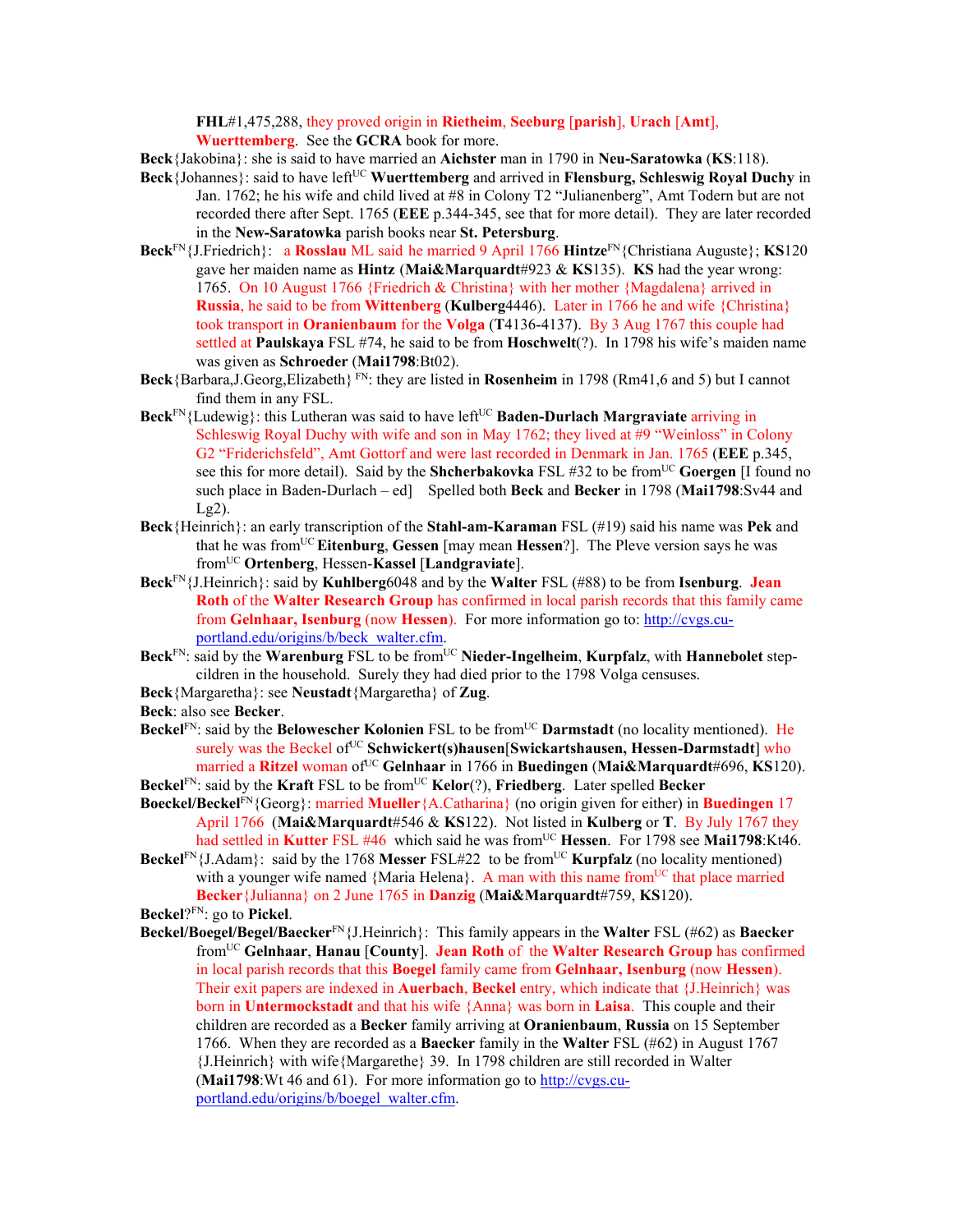**Beckelhaupt**: see **Pickelhaupt**.

- **Beckenau**?<sup>GL</sup>, **Wittenberg**: an unidentified place said by the **Lauwe** FSL to be home<sup>UC</sup> to a **Wild** family. See Wittenberg for confusion!
- **Becker**: the **Backer**, **Baecker**, **Baeker**, and **Beker** folk are all interfiled in one alphabetical sequence colony by colony among the **Becker** folk below**:**
- **Becker**{Heinrich}<sup>FN</sup>: said by **Kuhlberg4022** and the **Balzer** FSL (#103) to be from<sup>UC</sup> **Isenburg** (no state or locality identified), with **Junker** step-children in the household (#103a).
- **Becker**{Weil}<sup>FN</sup>: said by the **Balzer** FSC (#69) to be from<sup>UC</sup> **Strotzbuesch**, [**Kurtrier**] with his widowed mother-in-law **Ulrich**{M.Elisabeth} in the household. The maiden name of the wife was given as **Wille** in 1798 (**Mai1798**:Bz5). Perhaps **Wille** = **Ulrich**??
- **Becker**FN{Johannes}: said by the **Bauer** FSL(#34) to be fromUC **Werthe**(?), **Darmstadt.** Both **Ella Gieg** and **Brent Mai** used the report of an 18<sup>th</sup> century **Fraenkisch-Crumbach** pastor to prove this man and his **Eidmueller** wife were both from **Wersau, Hessen** ; **KS120** confused **Wersau** near **Fraenkisch-Crumbach** with **Werschau** which is much further north near **Limburg**, **Hessen** (**Mai&Marquardt**#1278). For 1798 see **Mai1798**:Br29, 8, and 58.

**Becker**  $F_N$  {Johann}: this widower was said by the **Boregard** FSL (#74) to be from<sup>UC</sup> **Bissersheim**.

- **Becker**FN: said by the 1798 **Boregard** census to be the maiden name of frau **Kraemer** (**Mai1798**:Zr93?).
- **Becker**<sup>FN</sup>{Nicolaus}: said by the **Cheisol** FSL (#10) to be from<sup>UC</sup> **Saarburg**, [**Kur-**]Trier. For 1798 see **Mai1798**:Ls25 and perhaps Bd29??
- **Becker**{Peter}FN: said by the **Dehler** FSL (#16) to be fromUC **Wdeges**?, [**Kur**-]**Trier**. In 1798 the maiden name of his wife was given as **Dinges** (**1798Mai**:Dl16, Ps89).
- **Becker**{Philipp}<sup>FN</sup>: said by the **Dehler** FSL (#5) to be from<sup>UC</sup> **Wernborn**, **Kurmainz**.
- **Becker**<sup>FN</sup>{G.Adam & H.Adam}: said by the **Dietel** FSL (#25a) to be from<sup>UC</sup> **Dannstadt**, **Kurpfalz** and be step-sons of Herr **Trutwest**/**Tautfest**?. For 1788 and 1789 see **Mai1789**:Mv391 and Mv393, and for 1798 see Dt9 and Wt39
- **Baecker**<sup>FN</sup>{Sebastian}: said by the **Doenhof** FSL (#56) to be from<sup>UC</sup> **Stollberg** (no locality mentioned); Stumppsaid this was in **Darmstadt**. Later spelled **Becker** (**Mai1798**:Dh87, 37 and maybe 52?).
- **Becker**{Johann}FN: said by the **Ernestinendorf** FSL to be fromUC **Izel**?. For 1798 see **Mai1798**:Sh40, 30 where the maiden name of his frau is given as **Emerich**.
- **Becker** {J.Heinrich}<sup>FN</sup>: said by the **Ernestinendorf** FSL (#31) to be from<sup>UC</sup> **Staufenberg** with the orphaned **Falk**{Juliana} sister of his wife in the household. Bill Pickellhaupt found all three in **Staufenberg** parish records.
- **Becker**{J.Jacob}<sup>FN</sup>: said by the **Ernestinendorf** FSL (#1) to be from<sup>UC</sup> Oberkleen. For 1798 see **Mai1798**:Er11
- **Baeker**<sup>FN</sup>{Jost}: said by the **Grimm** FSL (#53) to be from<sup>UC</sup> **Darmstadt** (no locality mentioned). Later spelled **Becker**.
- **Becker**<sup>FN</sup>{Johannes}: said by the **Herzog** FSL (#6) to be from<sup>UC</sup> **Ebernburg**(?), **Zweibruecken**. For 1798 see **Mai1798**:Hr30.
- **Becker**<sup>FN</sup>{Nicolaus}: said by the **Hildman** FSL (#3) to be from<sup>UC</sup> **Beerfelden**, [**Erbach County**]. For 1798 see **Mai1798**:Kl06.
- **Becker**{Johann}: he and Katharina his wife left **Nidda** for **Jag.Pol.** (**KS**120). I did not find them in any published FSL.
- **Becker**<sup>FN</sup>{Jacob}: said by the **Kamenka** FSL (#12) to be from<sup>UC</sup> **Worms**, **Kurmainz**.
- **Baecker**{J.Georg}: the **Kano** FSL (#53) says he was from<sup>UC</sup> NiederModau? with Leschhorn{Ursula} a step-daughter in the household.
- **Becker**{Konrad}FN: listed by the 1816 **Kassel** census (#106) without origin. See the **GCRA** book for more.
- **Becker**{Georg,Philipp}<sup>FN</sup>: listed by the 1858 **Kassel** census (#142) without origin. I do not find them in the **GCRA** book.
- **Becker**{Paul} FN: listed by both the 1816 **Kassel** census (#49) and **KS**:222 without origin. Using **FHL**#746,033 the **GCRA** proved origin in **Sessenheim**, **Bischweiller** [**Amt**], **Elsass**. See their book for more.
- **Becker**{Johannes}: see **Beier**{Johannes} of **Kind**.
- **Becker**<sup>FN</sup>{Jacob}: said by the **Kolb** FSL (#10) to be from<sup>UC</sup> **Sankt-Thomas, Falkenstein**.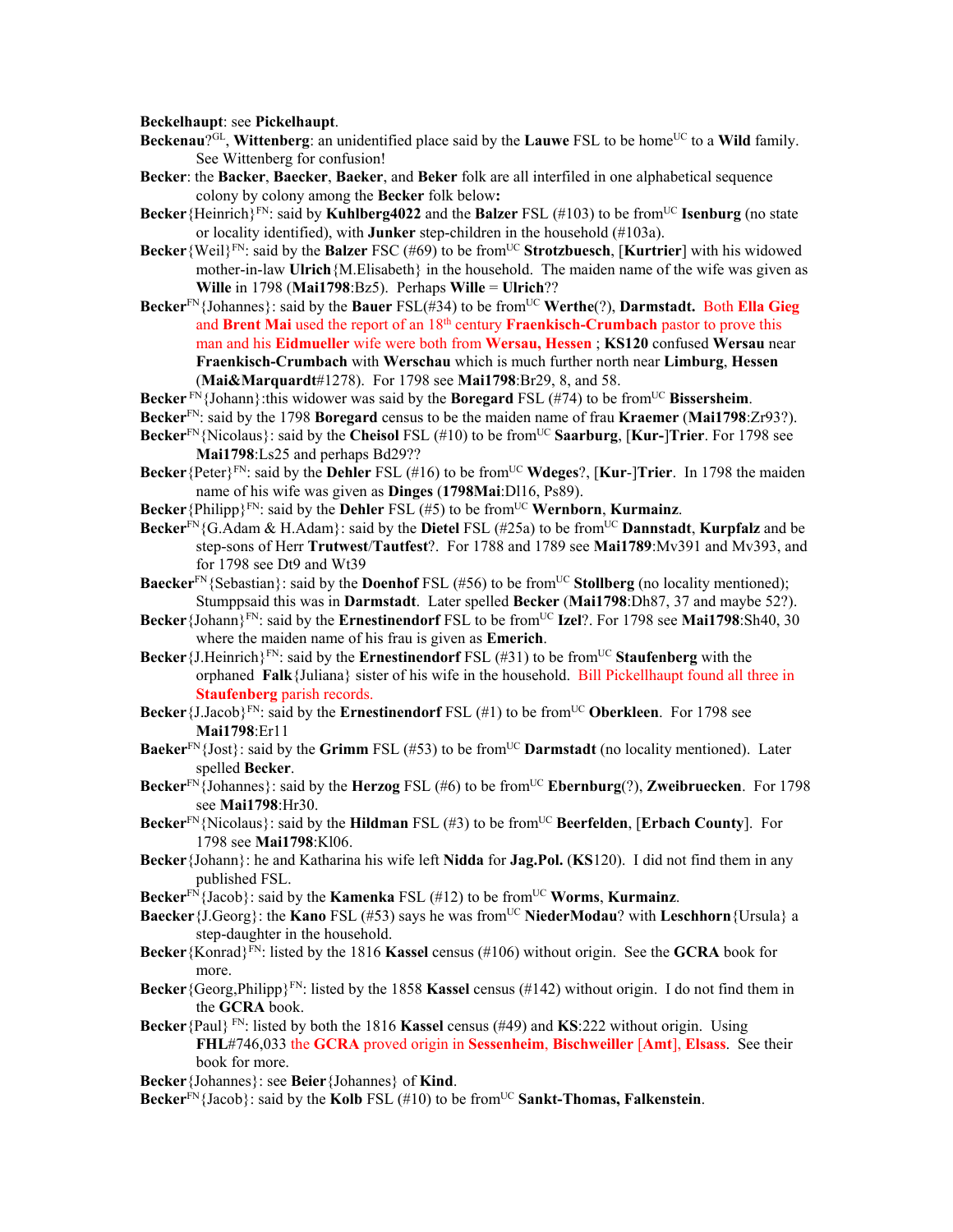- **Becker**<sup>FN</sup>{A.Magdalena/Margaretha/Maria?}: from<sup>UC</sup> **Laubach** she in **Luebeck** married 10 June 1766 **Funck** {H.Philip} (**Mai&Marquardt**#241). Not found in **KS**! Listed in **T**940-941. Arrived in Russia 12 Sept 1766 (**Kulberg**4685). By July 1767 they had settled in **Krasnoyar** FSL #44 which said she was from<sup>UC</sup> Laubach.
- **Baecker**{Konrad}: the **Krasnojar** FSL (#87) says he was fromUC **Laubach**. He might be the man in **T**50- 52?
- **Baecker**{Peter}: the **Krasnojar** FSL (#45) says he was from<sup>UC</sup> **Salmuenster**, **Fulda**.
- **Becker**[Elisabeth}: **KS126** says she was from<sup>UC</sup> Gonterskirchen near Nidda and was the 2nd wife of **Eckardt**{J.Heinrich} with children born 1761-1763.
- **Becker**FN{Johann}: this widower was said by the **Kratzke** FSL (#14) to be fromUC **Mecklenburg.**
- **Becker**{Balzer}: the **Kukkus** FSL (#37) said he was from<sup>UC</sup> **Berghausen**, **Braunfels**. For 1798 see **Mai1798**:St22, Kk27 and 46.
- **Becker**<sup>FN</sup>{David}: said by the **Kukkus** FSL (#31) to be from<sup>UC</sup> **Berghausen, Braunfels**; **KS**120 said this was near **Wetzlar**. According to a **Friedberg** ML this **Becker** man from<sup>UC</sup> **Berghausen**, **Graefenstein** married 17 May 1766 **Steckenmeister**{Maria} fromUC **Allendorff, Graefenstein** (**Mai&Marquardt**#344).
- **Becker**<sup>FN</sup>{J.Adam}: said by the **Kukkus** FSL (#5) to be from<sup>UC</sup> **Berghausen, Braunfels**. According to a **Friedberg** ML this Becker man from<sup>UC</sup> Berghausen, Graefenstein area married in 1766 **Noll**{Charlotta} fromUC **Nieder Weisel** (**Mai&Marquardt**#350).
- **Baecker** {**J**.Ditrich}: the **Laub** FSL ( $#48$ ) said he was from<sup>UC</sup> **Alten**, **Holstein**.
- **Becker**{A.Margaretha}: born a **Kleinshnis**? she was the widow of some **Becker** (maybe a Johann?) in 1784 and the wife of **Diehl**{Jacob} (**Mai1798**:Mv1609). Her husband **Becker** must have died sometime 1778-1797. It seems likely that she and /or he were **Luzern** first settlers. By 1798 **Diehl**{Jacob} had remarried (Zg3).
- **Becker**{Elizaberth}: this widow, nee **Block**, was in **Luzern** in 1798 (**Mai1798**:Lz23); I could not find her in any FSL, nor any reference to having been in any previous colony, so she (and her deceased husband?) may have been among the **Luzern** first settlers. Or her deceased husband may have been **Becker**{Johannes} of **Zug?**
- **Becker** {Jacob}<sup>FN</sup>: said by the **Mariental** FSL (#14) to be from<sup>UC</sup> **Bruessel**.
- **Becker**<sup>FN</sup>{J.Jacob}: the **Merkel** FSL (#19) said he was from<sup>UC</sup> **Worms**, **Kurpfalz.**
- **Becker**{Julianna}: Julianna fromUC **Kurpfalz** married a **Beckel**{J.Adam} on 2 June 1765 in **Danzig** (**Mai&Marquardt**#759, **KS**120). A **Beckel**{J.Adam} with a young wife settled in **Messer FSL #22** in July 1766.
- **Baecker**{Heinrich}: the Messer FSL (#25) said he was from<sup>UC</sup> **Brandenburg**. For 1798 see **Mai1798**:Ms35.
- **Becker**FN: said by the **Messer** 1798 census to be the maiden name of frau **Schmall** (**Mai1798**:Ms29).
- **Becker**<sup>FN</sup>{J.Jakob}: **KS**120 says he and his **Eidenmueller** wife{A.Barbara} left<sup>UC</sup> Werschau near **Limburg** [this was a mistake for **Wersau** near **Fraenkisch-Crumbach**] for **Russia** according to a. The **Fraenkisch-Crumbach** pastor who provided this information said he had received confirmation that they had settled in a colony near **St. Petersburg** [must have been **Neu-Saratowka** – ed] (**Mai&Marquardt**#1273).
- **Baecker**{Anna}: the **Nieder-Monjou** FSL (#108a) said this young woman was the stepdaughter of {J.Friedrich} living in his household.
- **Baecker** {J.Friedrich}: the **Nieder-Monjou** FSL (#108) said he was from<sup>UC</sup> **Tordorf**? **KS** is supposed to have said this was in **Runkel**.
- **Baecker**{Johannes}: the **Nieder-Monjou** FSL (#219) said this single catholic man was fromUC **Bassenheim**.
- **Becker**: the 1798 **Norka** census gives this as the maiden name of frau **Eisel**{Georg} (**Mai1798**:Nr156).
- **Becker/ Baecker** {Anton}: fromUC **Ronshausen**, **Rothenberg** married **Peuscher**{M.Catharina}, widow of **Peuscher** fromUC **Zellenrode/Sellnrod**, in **Buedingen** on 11 May 1766 (**Mai&Marquardt**#630). They arrived in **Russia** on 29 Aug. 1766 (**Kulberg**3650). Not found in **T**. By Aug. 1767 they had settled in **Norka** FSL (#160) which said he was from<sup>UC</sup> **Hessen**. Probably spelled **Becker** in 1798 (**Mai1798**: maybe Nr144?).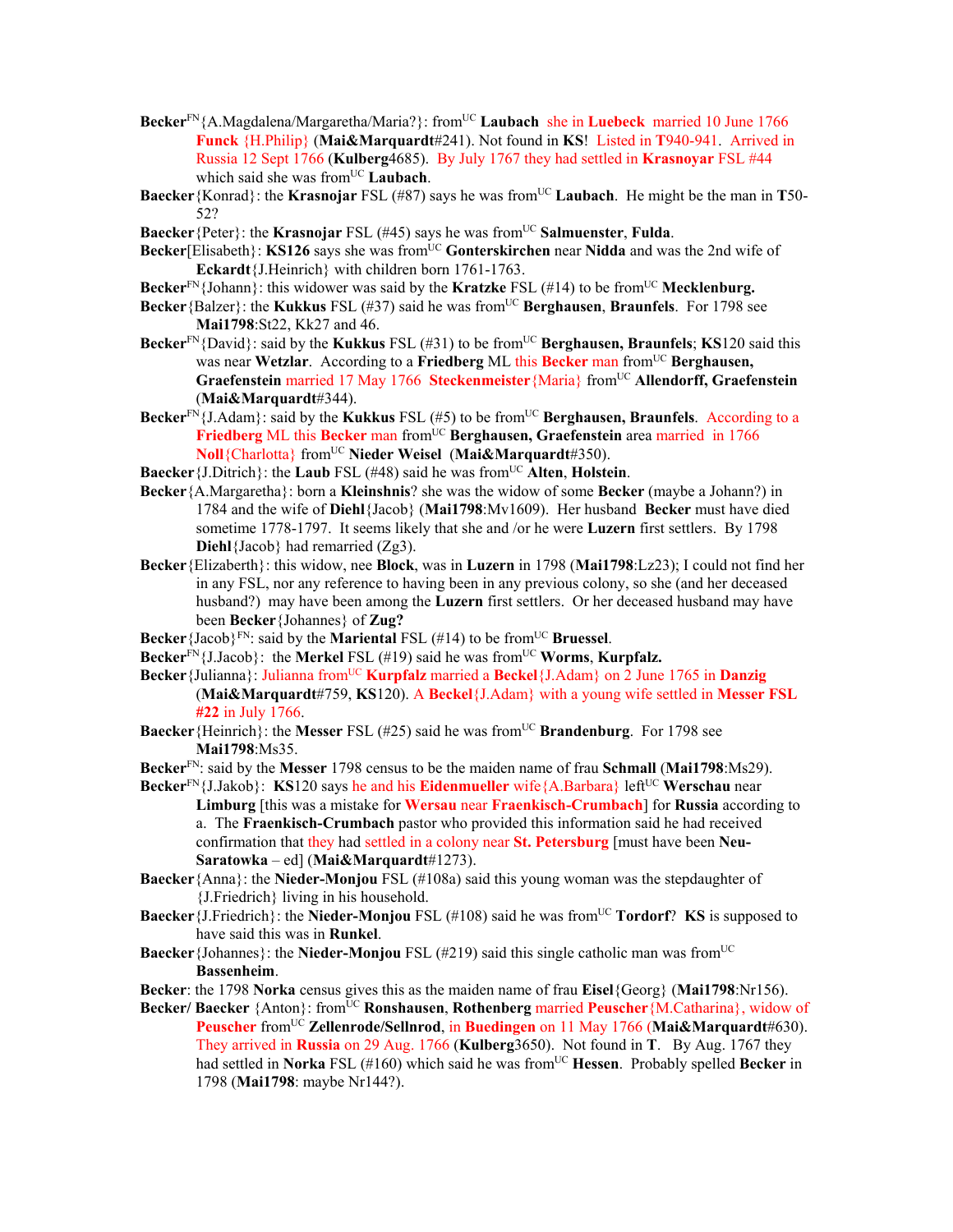- **Baecker/Becker** {J.Martin}: the **Norka** FSL (#203) said he was from<sup>UC</sup> **Braunfels**. Bill Pickelhaupt says he found this man's origin.
- **Baecker**{Georg}: the **Norka** FSL (#159) said he was fromUC **Hessen**. Spelled **Becker** in 1798 (**Mai1798**:Nr164, 133, and maybe 144?).
- **Baecker**{Margaretha}: the **Norka** FSL (#12a) said this older widow was from<sup>UC</sup> **Isenburg** and was living in her nephew **Mueller**{Nicolaus}'s household.
- **Becker**FN: the 1798 **Norka** census gives this as the maiden name of the wife of an Isenburger **Schindler** (**Mai1798**:Nr82).
- **Becker**FN: the 1798 **Anton** census gives this as the maiden name of the wife of Isenburger **Henkel**{Nicolaus} – earlier of **Norka** (**Mai1798**:An3).
- **Becker**{Wilhelm} fromUC **Ronshausen**, **Rothenburg** he married in **Buedingen** on 7 May 1766 **Moritz**{Anna Eva} (**Mai&Marquardt**#620, **KS**120 ). He evidently died prior to 17 Aug 1767 in as much as his wife seems to be in **Norka** FSL #135 and to have remarried by then.
- **Baecker**<sup>FN</sup>{August}: said by the **Preuss** FSL (#103) to be from<sup>UC</sup> Cambre/Cambri, France. Not found in 1798.
- **Baecker**<sup>FN</sup>{Christian}: said by the **Preuss** FSL (#70) to be from<sup>UC</sup> **Wirges, Kur Trier**. For 1798 see **Mai1798**:Ps11.
- **Baecker**{Jacob}: the **Preuss** FSL (#6) said he was from<sup>UC</sup> **Bommersheim**, **Kurmainz**. Not found in **Mai1798**.
- **Baecker**FN{Johannes}: said by the **Preuss** FSL (#68) to be fromUC **Nieder-Erbach, Kur Trier**. Spelled **Becker** in 1791 and 1798 (**Mai1798**:Mv2357, Sm39).
- **Baecker**<sup>FN</sup>{Martin}: said by the **Preuss** FSL (#91) to be from<sup>UC</sup> **Nassau**. Not found in 1798.
- **Becker**<sup>FN</sup>{Peter}: said by the **Preuss** FSL (#92) to be from<sup>UC</sup> **Ransbach, Kur Trier**. For 1790 and 1798 see **Mai1798**:Mv2354 and Ps37.
- **Becker**FN: said by the 1798 **Schaefer** census to be the maiden name of the wife of a younger **Lerch**, parentage and village not indicated (**Mai1798**:Sf20).
- **Baecker**{Conrad}FN: Said by the **Stephan** FSL (#20) to be fromUC **Maar**, **Lauterbach**, [**Reidesel/Fulda**]. For 1798 see (**Mai1798**:Sp32); for possible 1793, 1795 and 1798 see Mv2844, 2847 and Dr37?.
- **Baecker**{J.Conrad}FN: This B**ecker** man married in **Buedingen** on 11 April 1766 **Bott**{Elisabeth} (**Mai&Marquardt**#517, **KS**120). **T**376-379 records him, his wife, 1 son (who was born enroute) and 1 sister (who died enroute) transported from **Oranienbaum** to **Saratov**. Said by the **Stephan** FSL  $(\#5)$  to be from<sup>UC</sup> **Wohnfeld**.
- **Baecker**<sup>FN</sup>{Daniel}: said by the **Straub** FSL (#10) to be from<sup>UC</sup> **Offenbach**, **Isenburg**[-**Birstein Principality**]. I did not find them or any descendants in **Mai1798**.
- **Baecker**[J.Heinrich, E.Margaretha}  $F_N$ : said by the **Straub** FSL (#14a} to be step-children in the **Schwab**{Carl F.} household. I did not find them or any descendants in **Mai1798**.
- **Baecker**{Matthias}<sup>FN</sup>: said by the **Straub** FSL (#42) to be from<sup>UC</sup> **Ketternschwalbach**, **Nassau-Usingen** [**Principality**], with both two **Heller** step-children and a single deaf **Steinmetz** man in the household. I did not find these Baeckers or any descendants in **Mai1798**.
- **Baecker**{Nicolaus}FN: said by the **Straub** FSL (#51) to be fromUC **Wintersheim**, **Kurpfalz**, with a brother-in-law **Schmidt**{Daniel} in the household. I did not find him or any descendants in **Mai1798**.
- **Baecker** FN{Martinus}: said by the **Susannental** FSL (#25) to be from<sup>UC</sup> **Fauerbach**. I could not locate them or any descendants in **Mai1798**.
- **Becker** FN: this woman married in succession **Schmidt**{Christian}in 1766 in **Luebeck** (**Mai&Marquardt**#157), then, having moved to **Susannental**, **Rittger**, and then **Eifert** in **Meinhard** (**Mai1798**:Mv2883 and Mn28).
- **Becker**<sup>FN</sup>{Tobias}: said by the **Volmer** FSL to be from<sup>UC</sup> **Branfels.**
- **Becker/Baecker**FN{Franz H. Sr.}: said by the **Walter** FSL (#48) to be from **Krumbach, Hessen-Darmstadt County**. Confirmed by the **Walter Research Group** to be from **Fraenkisch-Crumbach**. Corina **Hirt** using **LDS films** #1190572 and 1190544 proved that he married in the **Fraenkisch-Crumbach** Evangelical church in 1745 **Daab**{Elisabetha}, who had been born in **Brensbach**,. The first 4 of their children were baptized in **Fraenkisch-Crumbach**, and the last 4 were baptised in **Brensbach**. **Kulberg**2333 reported their arrival in **Russia** on 22 July 1766. By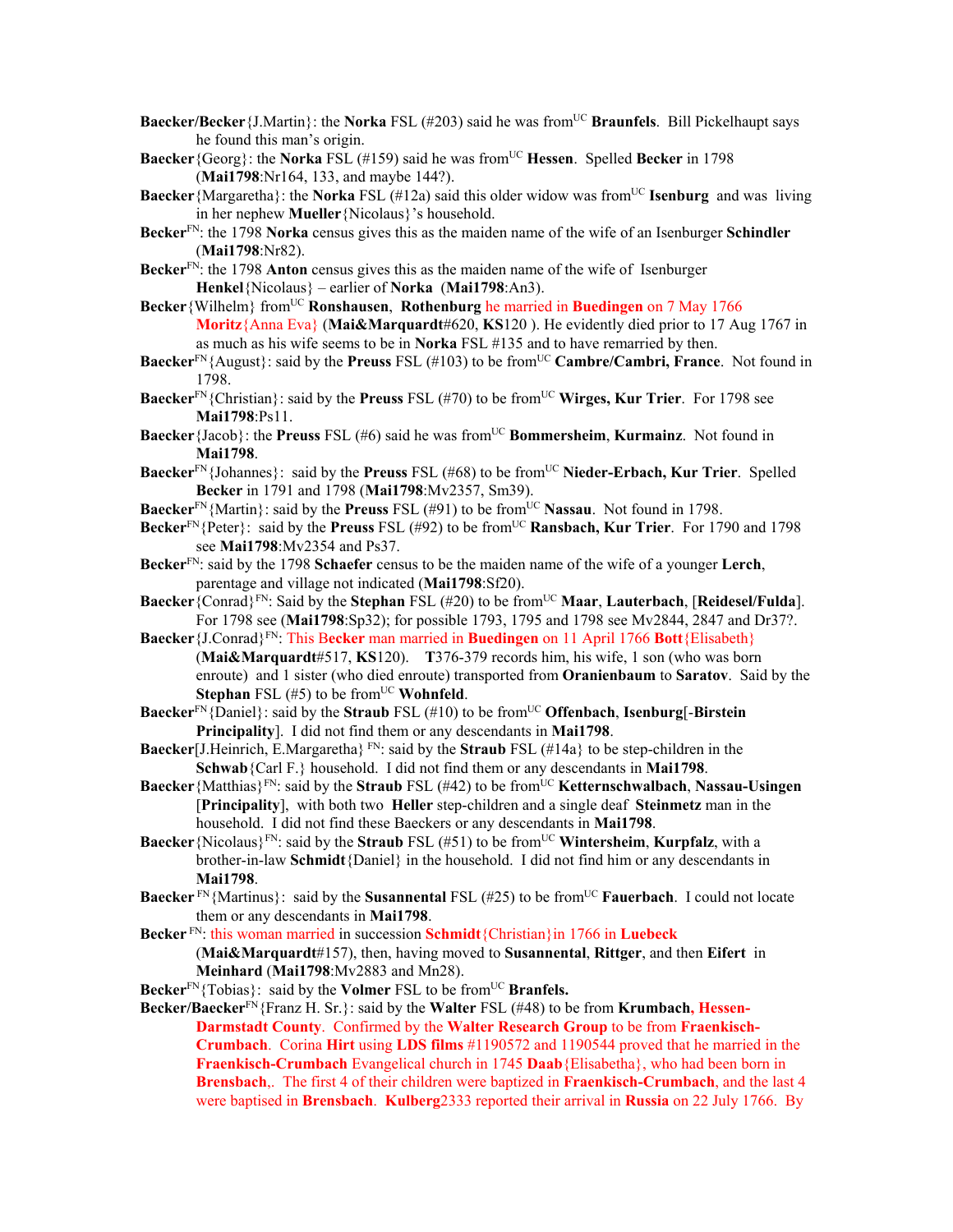25 August 1767, wife {Elisabetha} had died, {Franz} had remarried to wife {Magdalena}, and{Franz} and 2 daughters had died. By 25 Aug 1767 the surviving members of the family had settled in **Walter** FSL #44 and #48. In 1798 two grandsons were still listed in Walter (**Mai1798**:#30 and 66). For more detail go the the Origins section of the **CVGS** website.

**Baecker**<sup>FN</sup>{Magdalena}: the **Walter** FSL (#44) said this widow (maiden name unknown) was from<sup>UC</sup> **Rossdorf**, **Hanau** (**County**).

- **Boecher/Becher/Becker**{Jost Conrad/Konrad}: fromUC **Queckborn** married Ruehl{Eliesabetha}in **Buedingen** 27 May 1766 (**Mai&Marquardt**#669). **Becker**{Just & Elisabeth} arrived in **Russia** on 15 Sept 1766 (**Kulberg**7042), while **Becker**{Conrad & A.Elisabeth} arrived in **Russia**, no origin given, on a different ship but also on 15 Sept 1766, he said to be from **Darmstadt** (**Kulberg**6105); one of those couples may have been this couple. Not found in **T**. By 10 Sept 1767 said to be from **Lautern**(?), **Darmstadt**, **Becher** was listed as a single orphan living in the household of his **Stang** uncle {Philipp}at **Walter** FSL #90a. In 1798 he was still in **Walter**  having married {Katharina} the widow of **Geist**{Gottlieb} with 3 **Becker** sons and 1 married **Geist** son in the household (**Mai1798**:Wt62).
- **Baecker**FN{Christoph}: **Walter** FSL (#96) says he was fromUC **Baerstadt**, **Nassau**.
- **Baecker**FN{J.Georg}: **Walter** FSL (#75) says he was fromUC **Dernduf**?, **Ansbach**. I could not find them in **Mai1798**.
- **Baecker**FN{J.Heinrich}: in **Walter** FSL (#62): see **Beckel**.
- **Baecker**<sup>FN</sup>{Magnus}: the **Walter** FSL (#87) says he was from<sup>UC</sup> Stafelberg?, Darmstadt.
- **Becker**FN{Maria}: this widow was said by the **Walter** FSL (#78) to be from **Grumberg/Gruenberg, Hesse-Darmstadt**. Confirmed by the **Walter Research Group** to be from **Fraenkisch-Crumbach**.
- **Becker**FN: said by the1798 **Warenburg** census to be the maiden name both of frau **Doering** and of frau **Roth**{Jacob}.
- **Baecker**{Christoph}<sup>FN</sup>: said by the **Warenburg** FSL to be from<sup>UC</sup> **Baerstadt**, **Nassau**[-Usingen] **Principality**]. Spelled **Becker** in 1798 (**Mai1798**:Wr65).
- **Baecker**{J.Georg}FN: said by the **Warenburg** FSL to be fromUC **Derndur**?, **Ansbach** [**Margraviate**]. He surely died prior to the 1798 Volga censuses.
- Baecker/Becker {Magnus/J.Magnus}<sup>FN</sup>: and wife {Elisabeth} arrived in **Russia** on 25 July 1766 (**Kulberg**#2528). Later in 1766 in **Oranienbaum** he and wife {A.Elisabeth} took ship for the **Volga** (**T**6822-6823). By 12 May 1767 they had settled in **Warenburg** FSL #87, he said to be fromUC **Stafelberg**?, [**Hessen**-]**Darmstadt** [**Landgraviate**]. **Bill Pickelhaupt** says he found this man's origin. Using **FHL**#1269508 **Dona Reeves-Marquardt** in **Staufenberg**(Kirchberg) church books found the 5 March 1765 baptism of **Becker**{J.Conrad} son of {J.Magnus} and W**agenbach**{A.Elisabetha} with **Euler**{J.Conrad} and **Wagenbach**{Clara} sister of {A.Elisabeth}.
- **Becker**{Johannes}: his daughter left **Zug** to marry in **Luzern** in 1793 (**Mai1798**:Mv3069). He may have been a **Zug** first settler. The daughter {Elizabeth} was in **Luzern** in 1798 (Lz32).
- **Becker** {A.Elisabetha}: from<sup>UC</sup> **Offenbach** on the Mayn on 22 April 1766 in **Friedberg** married **Orsit**{Heinrich} from<sup>UC</sup> **Mehrsfeld, Pfalz** (Mai&Marquardt#332). Not found in **Kulberg**, **T** or any published FSL.
- **Becker**<sup>FN</sup>{A.Katharina}: from<sup>UC</sup> **Boesgesaes** she married in **Buedingen** on 30 May 1766 **Gutberg**{Nicolaus H.} fromUC **Hersfeld** (**Mai&Marquardt**#674, **KS**120, 132). Not listed in **Kullberg** or **T** or in any published FSL.
- **Becker** {Catharina?/A.Elisabetha?}: from<sup>UC</sup> Atzbach near Wetzler she married in **Buedingen** on 15 May 1766 **Schindler**{Heinrich} (**Mai&Marquardt**#652, **KS**120). I could not find them in any published FSL.
- **Becker**<sup>FN</sup>{Georg Johannes}: **KS**120 says he left<sup>UC</sup> **Ronshausen** near **Rotenburg** for Russia. I could not find him in any published FSL.
- **Baecker** {Johann}: said by Recruiter Beauregard's list to have come from<sup>UC</sup> Gunzendorf, Bamberg [**Bishopric**] (**Lk**47). So far I have not found this couple associated with an colony.
- **Baecker** {Johann}: said by Recruiter Beauregard's list to have come from<sup>UC</sup> **Stromberg?** (Lk138). **KS** is supposed to have said this was in [Kur-]**Pfalz**. So far I have not found this couple associated with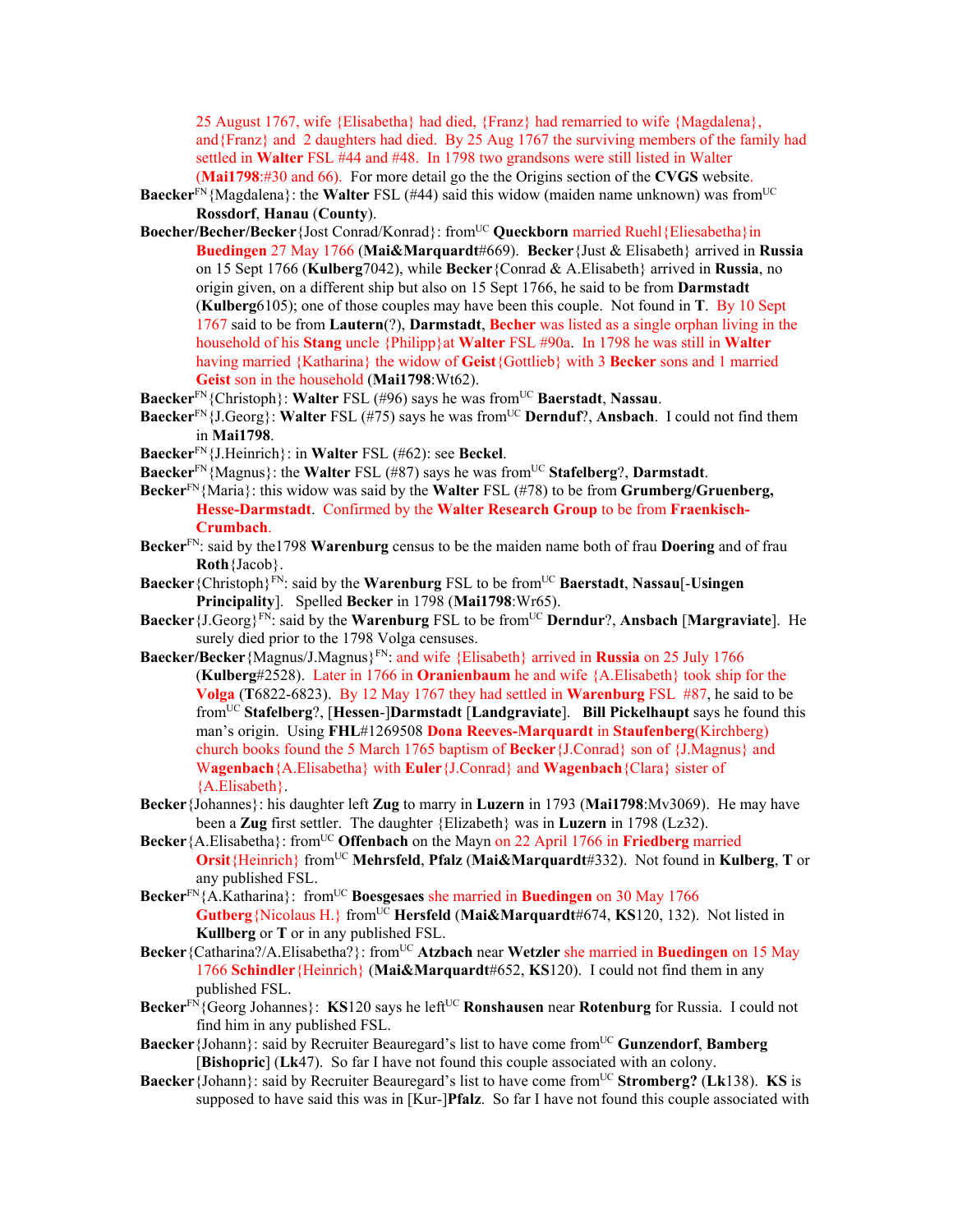an colony.

- **Becker**FN{Johann }: **KS**120 said he was from **Krumbach**/ **Bergstrasse**. I could not find himm in any published FSL.
- **Becker**{Joh.}: fromUC **Biedenkop**, his son {J.Andreas}was baptized in **Friedberg** 16 May 1766 (**Mai&Marquardt**#1364). I could not find them in **Kulberg, KS, T**, or any published FSL.
- **Becker**FN{J.Heinrich}: **KS**120 and **Mai&Marquardt**#560 say he married in **Buedingen** on 19 April 1766 **Sinner**{Anna E.}, both of **Fischborn**. Listed in **T**1012-1013? I could not identify them in **Kulberg**, or in any published FSL.
- **Becker**<sup>FN</sup>{J.Martin}: **KS**120 said he left<sup>UC</sup> **Nonnenroth**, [**Solms-Laubach County**] for Russia. I could not find him in any published FSL.
- **Becker**<sup>FN</sup>{Johannes}: **KS**120 says he left<sup>UC</sup> **Ortenberg** near **Buedingen** for Russia. I could not find him in any published FSL.
- **Becker**FN{Johannes}: **KS**120 says he and his wife Katharina leftUC **Puderbach**, **Westerwald-Neuwied** for Russia. I could not find them in any published FSL.
- **Boecher**{Jost Conrad}: fromUC **Queckborn** married **Ruehl**{Eliesabetha}in **Buedingen** 27 May 1766 (**Mai&Marquardt**#669). **Becker**{Just & Elisabeth} arrived in **Russia** on 15 Sept 1766 (**Kulberg**7042) while **Becker**{Conrad & A.Elisabeth} arrived in **Russia** on a different ship but also on 15 Sept `766 (**Kulberg**6105); one of those couples may have been this couple. Not found in **T**, in any published FSL or in **Mai1798**. **Mai&Marquardt**#669 says he was listed in **Mai1798**:Wt62, but the man so listed was a different **Becker**{Konrad}.
- **Becker**<sup>FN</sup>{Konrad}: **KS**120 said he left<sup>UC</sup> Gonterskirchen, [Solms-Laubach County] for Russia. I could not find him in any published FSL.
- **Becker** {M.Barbara}: from<sup>UC</sup> **Wendelsheim**, Greweiler County married **Blum** {J.Philipp} in **Friedberg** on 11 May 1766 (**Mai&Marquardt**#339). They may have arrived in **Russia** on 15 Sept. 1766? (**Kulberg**#7103). Later in 1766 they took transport heading for the **Volga** (**T**2068-2069). Not found in any later source.
- **Baecker**{Peter Iserle}: **Mai&Marquardt** p.624 mistakenly index Iserle{Peter} in this fashion.
- **Becker**{Philipp}: from<sup>UC</sup> **Wendelsheim** married in **Friedberg Beuhler**{Johannetta E.} on 19 April 1766 (**Mai&Marquardt**#319). I could not identify them in **Kulberg**, or find them in **KS**, **T** or any published FSL.
- **Becker**<sup>FN</sup>: this family name was found recorded in marriage records 1762-1767 for three different places: **Kirburg**, **Kroppach**, and **Schlitz**; see **Flegel** trip.
- **Becker**FN: also see **Beck**, **Beckel**, or **Berger**.
- **Beckerdorf**VV: another name for **Ernestinendorf**VV.
- **Beckersdorf**VV: another name for **Ernestinendorf**VV.
- **Becking/Buecking/Boecking**FN{Ambrosius}: Danish records said this Lutheran son of **Bueckins**{Peter} came fromUC **Kurpfalz** arrived in **Flensburg, Schleswig Royal Duchy** with two sisters, a wife, **Kuemmeling**{Margaretha}, and two children in June 1762; he lived at #2 Colony G17 "Neuduvenstedt", Amt **Gottorf**, and was last registered in **Denmark** in Feb. 1765 (**EEE** p. 365, see that for more detail). Said by the **Doenhof** FSL #34 to be from<sup>UC</sup> **Kurpfalz** (no locality mentioned).
- **Beckmann**<sup>FN</sup>: said by the **Merkel** FSL to be from<sup>UC</sup> **Magdeburg, Prussia.**
- **Beckmann**<sup>FN</sup>{Lorentz}: this Lutheran was said to have been born in<sup>UC</sup> **Husum**, Schleswig Royal Duchy. He arrived in **Denmark** in July 1762; he, his wife and son lived at #44 "Fridrichsholm", Amt Gottorf. Later they went to the **Riebensdorf** colony (**EEE** p. 346, see that for more detail).
- **Beckmann**{J.Christian}: he married in **Luebeck** on 26 May 1766 **Hederich**{A.Margaretha}
- (**Mai&Marquardt**#63, **KS**120). I could not find them in **Kulberg**, **T**, or in any published FSL. **Beckum**?<sup>GL</sup>: an unidentified place said by the **Ober-Monjou** FSL to be home<sup>UC</sup> to a **Wenimherr** family.
- There are 4 Beckums in Germany and the Netherlands. **Bectolegaden**?GL: surely this was **Berchtesgaden Princely Provosty** some 12.5 miles S of **Salzburg** city,
- and was said by the **Boregard** FSL to be home<sup>UC</sup> to the **Schwiger** family.
- **Beczkarik**?, Oesterreich: an unidentified place said by the Husaren FSL to be home<sup>UC</sup> to a **Grigoritsch/Grigorius** family.
- **Bedorf**<sup>FN</sup>: her step-son was said by the **Bergdorf** 1816 census (KS:660, 220) to have been from<sup>UC</sup>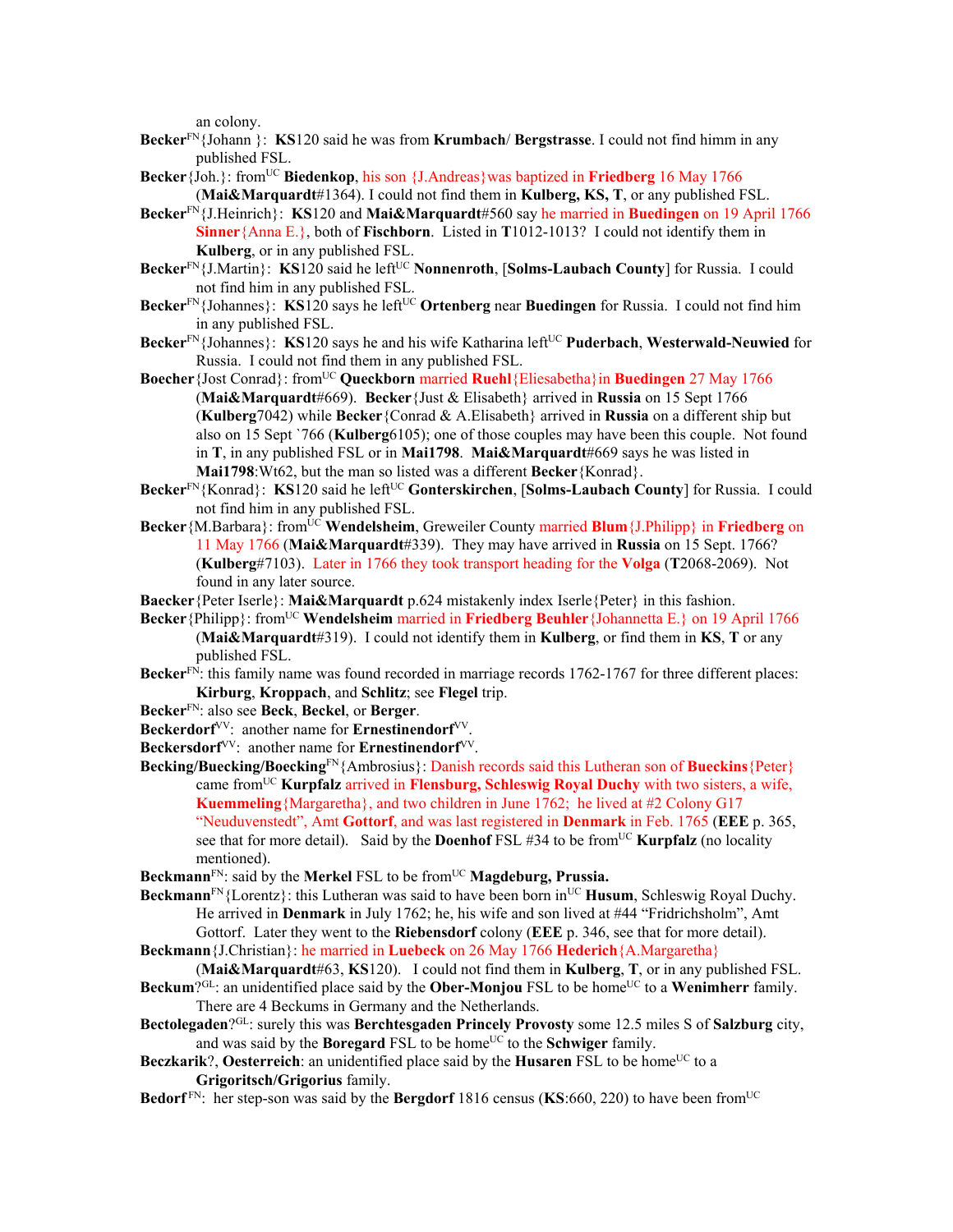**Reilingen**, **Mannheim** [**Amt**], **Baden**. **GCRA** did not find confirmation in Reilingen records; see their book for more detail.

**Bedyer** FN: see **Beichert.**

**Beer**FN, see **Baer**.

- **Beerbaum**<sup>GL</sup>: said by the **Shcherbakovka** FSL to be home<sup>UC</sup> to the **Prester** family . The only **Beerbaum** I can find is 36 km NE of **Berlin** city centre, then in **Kurbrandenburg**; but there are at least 5 **Bierbaum**s in Austria.
- **Beerenfeld**VV is the German name of **Jagodnaja Poljana**.
- **Beerfelden**, [**Erbach County**]: is 16 miles NE of **Heildelberg** city, and said by the **Hildmann** FSL to be home<sup>UC</sup> to a **Becker** family.
- **Beerleite**?, **Wien**, [Austria]: an unidentified place said by the **Rosenheim** FSL to be home<sup>UC</sup> to a **Bauer** widower. This probably was some section of Vienna.
- **Beerwalde**GL: see **Baerwalde**.
- **Beeskow**(?)<sup>GL</sup>, [**Brandenburg**]: is some 34 miles SW of Berlin and said by the **Holstein** FSL to be home<sup>UC</sup> to a **Ruf** family.

**Befort**GL, **Luxembourg**: is now Beaufort some 16.5 miles NE of **Luxembourg** city, and said by the **Brabander** FSL to be home<sup>UC</sup> to **Bartel** and **Redel** families, and probably a **Roething** family.

**Befus**FN: see **Befuss.**

- **Befuss/Befus**FN{J.Anton}: 3 of his children were said by the Stumpp version the **Jagodnaja Poljana** FSL #52a to be fromUC **Storndorf** in the **Alsfeld** region (**KS**120), by the Kromm version to be from **Muenzenberg**, **Sterndorf**[i.e.**Stollberg**], and by the Pleve version to be from [**Hessen**- ]**Darmstadt**.
- **Begant** $(?)^{GL}$ , **Mecklenburg-Schwerin**: an unidentified place said by the **Dinkel** FSL to be home<sup>UC</sup> to a **Mainz** family.
- **Begel** FN{J.Heinrich} in **Walter**: see **Beckel**.
- **Behl**FN: go to **Rehl**.
- **Behlenheim**GL**, Alsace**: see **Ballenheim**.
- **Behm**<sup>FN</sup>: said by the **Phillipsfeld** FSL to be from<sup>UC</sup> **Nenterode-bei-Wernswig**?. I could not find this family in the 1798 Volga censuses.
- **Behm**FN: also see **Boehm**.
- **Behm**FN: said by the1798 **Warenburg** census to be the maiden name of frau **Mueller**{Heinrich}.

**Behm**FN: also see **Boehm**.

- Behmer<sup>FN</sup>: said by the Walter FSL to be from<sup>UC</sup> Grosendorfel, Hanau County.
- **Behner**FN{Johann}: **KS**120 says he left **Bobenhausen** near **Buedingen** for Russia. I could not find him in any published FSL.
- **Behren-Luebchin**?GL, [**Mecklenburg-Schwerin Duchy**]: is some 22 miles ESE of **Rostock** city and said by the **Moor** FSL to be home<sup>UC</sup> to a **Barelo** or **Bartole** family.
- **Behrens/Berend/Berndt**<sup>FN</sup>{Christian}: from<sup>UC</sup> **Pfalz** he married in **Danzig** on 23 May 1765 {Christina} (**Mai&Marquardt**#757). Listed in **KS**120, but not in **Kulberg** or **T**. By July 1766 they had settled in **Moor** FSL #11 which gave his surname as **Berend** fromUC **Brandenburg**, and her maiden name as **Stien**. The family name was spelled **Brendt** in 1798 (**Mai1798**:Mv1779,Mo35).
- **Behrens**FN{J.Diederich}: married **Groht{**Sophia Gertrud} in **Luebeck** 12 April 1765; they are listed in **Die Luebecker Traulisten** but have not yet been found resident in Russia (**Mai&Marquardt**#7). **KS**120 has **Groth**.

**Behrens**FN{Klaus}: married **Strachau{**Anna} in **Luebeck** in 1765; they were in the **Die Luebecker Traulisten** but have not yet been found resident in Russia (**Mai&Marquardt**#94).

- **Behringer**<sup>FN</sup>{Christian}: he was said to have emigrated to S. Russia in 1821, and appeared in some **Glueckstal** records, although not the census. The **GCRA** verified origin in **Schwaigern, Brackenheim** [**Amt**], **Wuerttemberg** using **LDS**#1,184,789 and #2,125,560. See the **GCRA** book for detail.
- **Behringer**FN{J.Fried.}: he was said to have emigrated to S. Russia in 1831, but the **GCRA** could not find him in one of the Glueckstal villages. Origin given by **KS**:229 as **Markgroeningen,**

**Behrens**FN: also see **Berns**.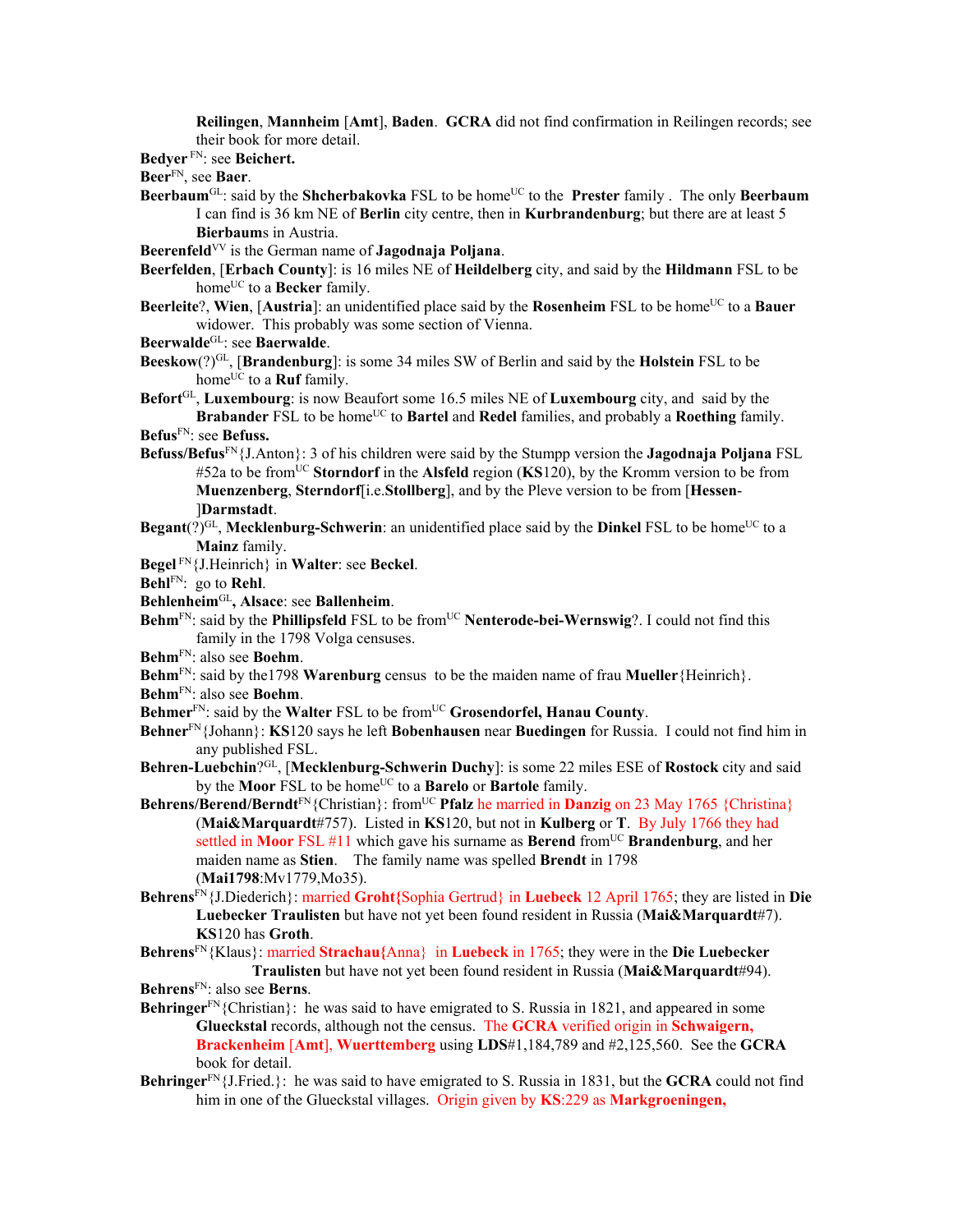**Ludwigsburg [Amt], Wuerttemberg**, which was verified by **GCRA**; see their book for detail.

- **Behringer**FN{Gottlieb}: listed by the **Bergdorf** 1858 census (**KS**:667, 221) without origin. Origin in **Neckarwestheim**, **Heilbronn** [**Amt**], **Wuerttemberg** was proven by **the GCRA** using **FHL**(1,184,925). See the **GCRA** book for more details.
- **Behringer/Boehringer**FN{Ludwig F.}: using **Otto Clausen**'s Chronik…, p.809 and **Feldrennach** parish records (**LDS Film** 1056809), **Gerhard Lang** proved he was born in **Feldrennach** 17 December 1724, married FamilyNameUnknown{M.Barbara}; their children were all born in **Feldrennach**. They emigrated to **Denmark** (now **Schleswig-Holstein**), Hartenwig farmstead, Prinzenmoor colony in 1761. They tried to escape; after being captured, {L.Friedrich} was imprisoned and, two years later, died. As **Brent Mai** helped to show, his widow and children later migrated to **Russia**, settling in **Reinwald**. For more detail go to http://cvgs.cuportland.edu/origins/b/behringer\_reinwald.cfm.
- **Behringer/Boehringer/Bernager/Beringer/Buering** FN{M.Barbara} married **Newart**{J.Christian} in **Luebeck** 30 April 1765 (**Mai&Marquardt**#8 & **KS**147). Not found in**Kulberg** or **T**. Evidently she was a widow at the time of the 1765 marriage because when before July 1767 they had settled in **Reinwald** FSL (#32 & 32a), there are five of her children in the household whose family name is given as **Bernager**; the FSL says she was from<sup>UC</sup> Weitlingen, Wilbergstetten. In 1798 it is recorded as **Beringer** (**Mai1798:**Rw4, 16) and as **Boehringer** (Rww40).
- **Beichel** FN: said by the **Galka** FSL to be from<sup>UC</sup> Werse, [Muenster Bishopric]:. For 1798 see **Mai1798**:Gk16, Ho14.
- **Beichert**?/**Baigerd/Bedyer/Beyger**FN(J.Anton/J,Adam}: married on 5 March 1766 **Beyger**{J.Anton} (**Mai&Marquardt**#366). By 14 May 1767 this **Beichert** couple with no children had settled at **Leichtling** FSL #38, he said to be from **Miltenberg** (in **Kurmainz**?) By 1798 he had died and she had remarried **Hildenberger** {Johannes}(**Mai1798**:Lg38). **KS**120 and 121 have his given names as {J.Adam}.
- **Beideck** FN: said by the **Anton** 1798 census to be the maiden name of frau **Metzger** (**Mai1798**:An8).
- **Beideck/Beydeck** FN{J.Michael}: **KS**120 says he left<sup>UC</sup> Stafford near **Karlsruhe** and went via[?] **Juetland** to **Beideck**. Gerhard Lang says he was born c.1694 in **Staffort** and married **Steuber{**A.Maria}. He and their children migrated to first to **Denmark** (**Schleswig-Holstein**) and then to **Beideck** on the **Volga**. Danish records say he came fromUC **Staffort**, Oberamt **Karlruhe, Baden-Durlach Margraviate** arriving in **Flensburg, Schleswig Royal Duchy** in July 1761 with one son; they, together with **Wuestin**{Christina}, lived at #11 'Pauli Hof" in Colony G9 "Christiansholm", Amt Gottorf, leaving there in May 1763 (**EEE**:352, for more detail see this). For the family in 1798 see: **Mai1798**: An8, Bd15, 16, 42, 47, 64, 75, and 93, Gm1 and Ks98. For more detail go to http://cvgs.cu-portland.edu/origins/b/beideck\_beideck.cfm.
- **Beideck/Beydeck/Beydick** FN{Johannes/Johann}: Danish records say this Lutheran left<sup>UC</sup> Staffort, Oberamt **Karlruhe**, **Baden-Durlach Margraviate**, arrived at **Schleswig** city**, Schleswig Royal Duchy** in May 1761 and married **Gruenemeyer**{Margaretha Magdalena} in May 1761, and left Denmark in May 1763 (**EEE**:352, for more detail see this). He was father of {Juergen F.} who was baptized 25 May 1765 in **Luebeck** and husband of **Gruenmeyer**{Margaretha} (**Mai&Marquardt**#1341). Not found in **KS**, **Kulberg**, or **T**. By the 1775 census household #19 they had settled in **Beideck** (**EEE**:352)
- **Beydick/Beideck** FN{Juergen/Georg F.}: son of {Johann} and **Gruenmeyer**{Margaretha}, baptized 25 May 1765 in **Luebeck** (**Mai&Marquardt**#1341). Not found in **KS**, **Kulberg** or **T**. In 1798 he was at #93 (**Mai1798**:Bd93).
- **Beideck/Beydeck** FN{Jorgen Martin}: Danish records say he was the son of {J.Michael} from<sup>UC</sup> Staffort, Oberamt **Karlruhe**, **Baden-Durlach Margraviate** arriving with wife and two children at **Fridericia, Juetland Royal Province** in May 1760; they in Colony J9 "Molkenberg", Amt Coldinghuus, last recorded there in April 1763. They settled in **Beideck** (**EEE**:352, for more detail see this).
- **Beideck**VV (aka **Baideck**, **Talovka**, **Talowka**): a Lutheran colony founded in 1764 on the western side of the Volga river not far from **Schilling**. To the best of my knowledge no copy of its First Settlers' List has been found and published. Anyone learning of such a document, please let us know immediately. Likely first settlers include: **Gammerstrath**{Joseph}, G**ruenemeier**{J.Matthias}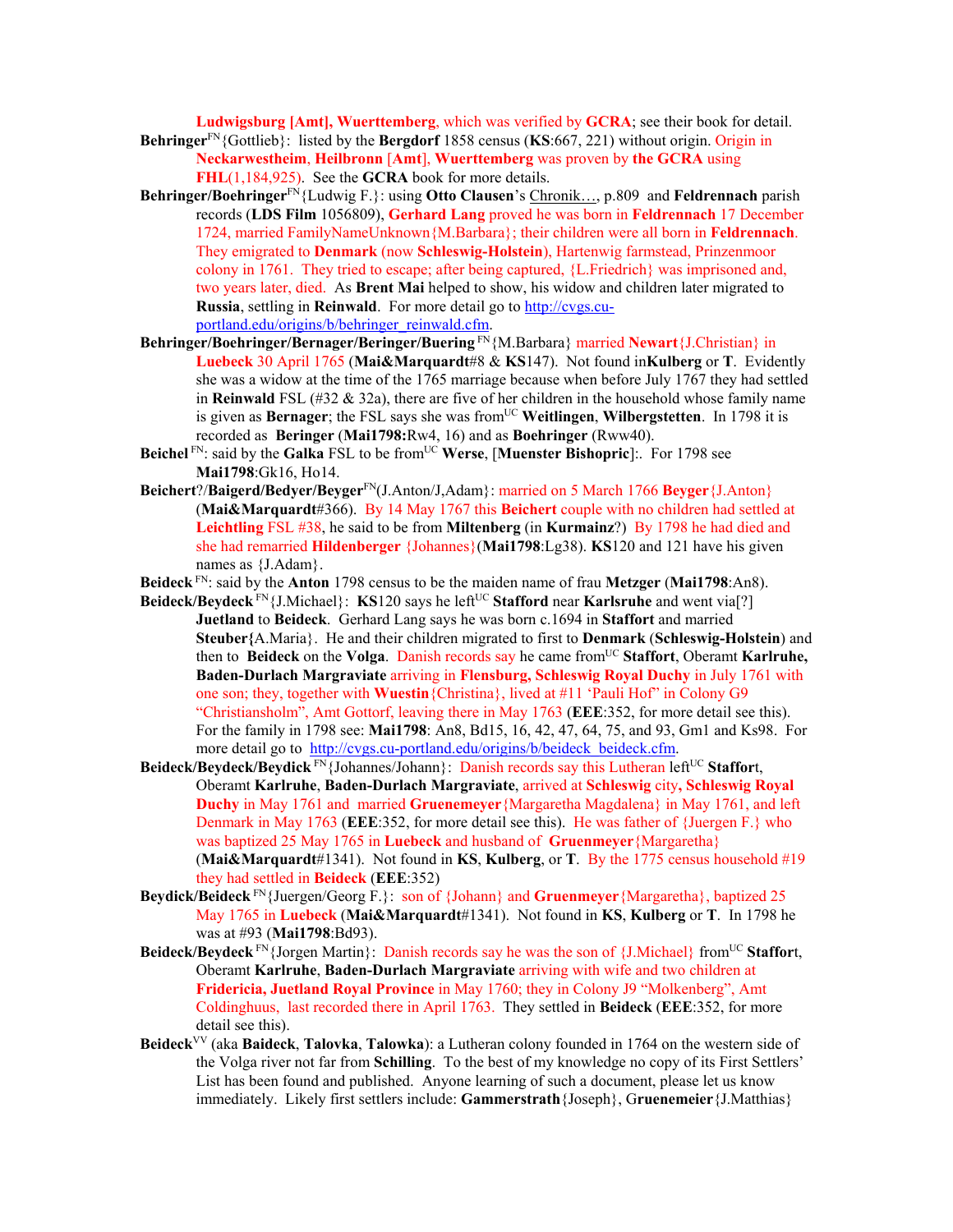and **Weber**{Nicolaus}.

- **Beidel**{Christoph}: said by the **Stahl-am-Karaman** FSL (#27) to be the deceased husband of {A.Maria} now wife of **Ruebsam/Ripsa**{Johannes}, with no hint as to her origin.
- Beidenkopf<sup>FN</sup>: said by the Walter FSL to be from<sup>UC</sup> Wildensee, Erbach County.
- **Beider**<sup>FN</sup>: said by the **Kamenka** FSL to be from<sup>UC</sup> **Heilbronn-am-Neckar.**
- **Bei-der-kirch**?, **Wuerttemberg**[sic]: this was near **Wuerttemberg Duchy** lands but actually was in the **Fuerstenberg Principality** 14.5 km SE of Lahr city. It was said by the **Schaefer** FSL to be home<sup>UC</sup> to a **Kreinert** family.
- **Beidorf**{Margaretha}: said by the 1798 **Luzern** census to have come from **Wittmann** (**Mai1798**:Lz6) she has not been found in any FSL and so may represent a **Wittmann** first settler family, however she was in 1798 the widow of **Flack**{Heinrich} and wife to **Maier**{Johann[es]}. Flack was, according to the Recruiter Beauregard List in 1768 (**Lk**128) married to a previous wife and was said by to have been from<sup>UC</sup> **Breitfurt** to the Volga; I believe he may have been among the **Luzern** Forst Settlers. **Maier** came in 1796 from **Zug** to **Wittmann**..
- **Beienheim**GL, [**Nassau-Weilburg Principality**]: was just 3 miles NE of **Friedberg Imperial City**, but according to both 1745 and 1789 maps, Beienheim was within a small chunk of the N-W Principality which was many miles from the main body of the Principality. Beienheim is said by Richard McGregor to be home to the **Major** family that went to **Grimm**.
- **Beyer** {Johannes}: from<sup>UC</sup> Proschhausen, Mayntz [sic for **Froschhausen**, **Mainz**] married **Hermann**{Eliesabeth} in **Buedingen** 3 July 1766 (**Mai&Marquardt**#730 & **KS**134). **KS**121 &164 say **Froschhausen** was near **Offenbach**, now in **Hesse**. They may have arrived in Russia in Sept 1766 (**Kulberg**7205)? **T**3813 &3814 report a Catholic couple with these names later took transport from **Oranienbaum** for the **Volga**, and report that he died in transit. **KS**134 says they had been heading for **Leichtling**. But I was unable to identify the widow and daughter in any published FSL.
- **Baier/Beier**FN{Philipp}: on 18 June 1766 in **Buedingen** his unnamed ¾ year old child died
	- (**Mai&Marquardt**#1231). Listed in **KS**119 but not found in **Kulberg** or **T**. By July 1767 they had settled at **Roethling** FSL #se35 which said he was from<sup>UC</sup> **Froschhausen, Kurmainz**.
- **Beier**FN: said by the **Boaro** FSL to be fromUC **Zerbst** (no locality mentioned). Spelled **Breyer** in 1788 and 1798 and his wife's maiden name is given as **Staedt** (**Mai1798**: Mv319, Mn22, Bx25).
- **Beier**<sup>FN</sup>: said by the **Boregard** FSL to be from<sup>UC</sup> **Rumbach**.
- **Beier**<sup>FN</sup>{Hans Georg}: Danish records say he was a farmhand for Wanner{Christoph} and arrived at **Flensburg, Schleswig Royal Duchy** in May 1762 and lived at #14 Kolonie T5 "Friderichshoefe", Amt Todern until he left in May 1765 (EEE p.353, see this for more detail). Said by the **Doenhof** FSL #46 to be fromUC **Wuerzburg** (no locality mentioned). Later spelled **Beyer**.
- **Beier**FN: the **Herzog** FSL says these step-children were living in a **Dinkel** household fromUC **Mannheim, Kurpfalz**. Later spelled **Beyer** (**Mai1798**:Hr1,16, 18).
- Beier {Anna Maria}<sup>FN</sup>: a widow said by the **Kano** FSL to be from<sup>UC</sup> Jena, [Altenburg Duchy].
- **Beier**{Johann}FN: said by the **Kano** FSL to be fromUC **Goennheim**. Probably also spelled **Beyer**.
- **Beier**/**Becker**{Johannes}: the 1798 **Schulz** census refers to him by both these family names saying he came to **Schulz** from **Kind** (Mai1798:Sz7), so he may well have been among the **Kind** first settlers.
- **Beier**(J.Heinrich} and {Maria}<sup>FN</sup>: said by the **Phillipsfeld** FSL to be from<sup>UC</sup> **Friedewald**. Spelled **Beyer** in 1773 (**Mai1798**:Mv2299 and Mv2300).
- **Beier/Beyer** {Gottfried} FN: Danish records said this Lutheran was from<sup>UC</sup> **Herzberg** in Saxony right at the **Brandenburg**er border and arrived at **Schleswig city, Schleswig Royal Duchy** with wife and 2 children in July 1761; they lived at #2 "Jensens Hof" in Colony F13 "Koenigsanbau", Amt **Flensburg** until leaving in June 1763 (**EEE** p.353, see this for more details). Said by the **Rosenheim** FSL #32 to be from<sup>UC</sup> Doebern, [Kur-]Sachsen, and the wife's maiden name was given as **Funkel**. In 1798 spelled **Beyer** (**Mai1798**:En21?)?
- **Beier/Beyer** {J.Gottlieb}<sup>FN</sup>: Danish records said this Lutheran was from<sup>UC</sup> **Herzberg** in Saxony right at the **Brandenburg**er border and arrived at **Schleswig city, Schleswig Royal Duchy** with wife and 3 children in July 1761; they lived at #2 "Sophienhof" in Colony F7 "Julianenhoehe", Amt **Flensburg** until leaving in June 1763 (**EEE** p.353, see this for more details). Said by the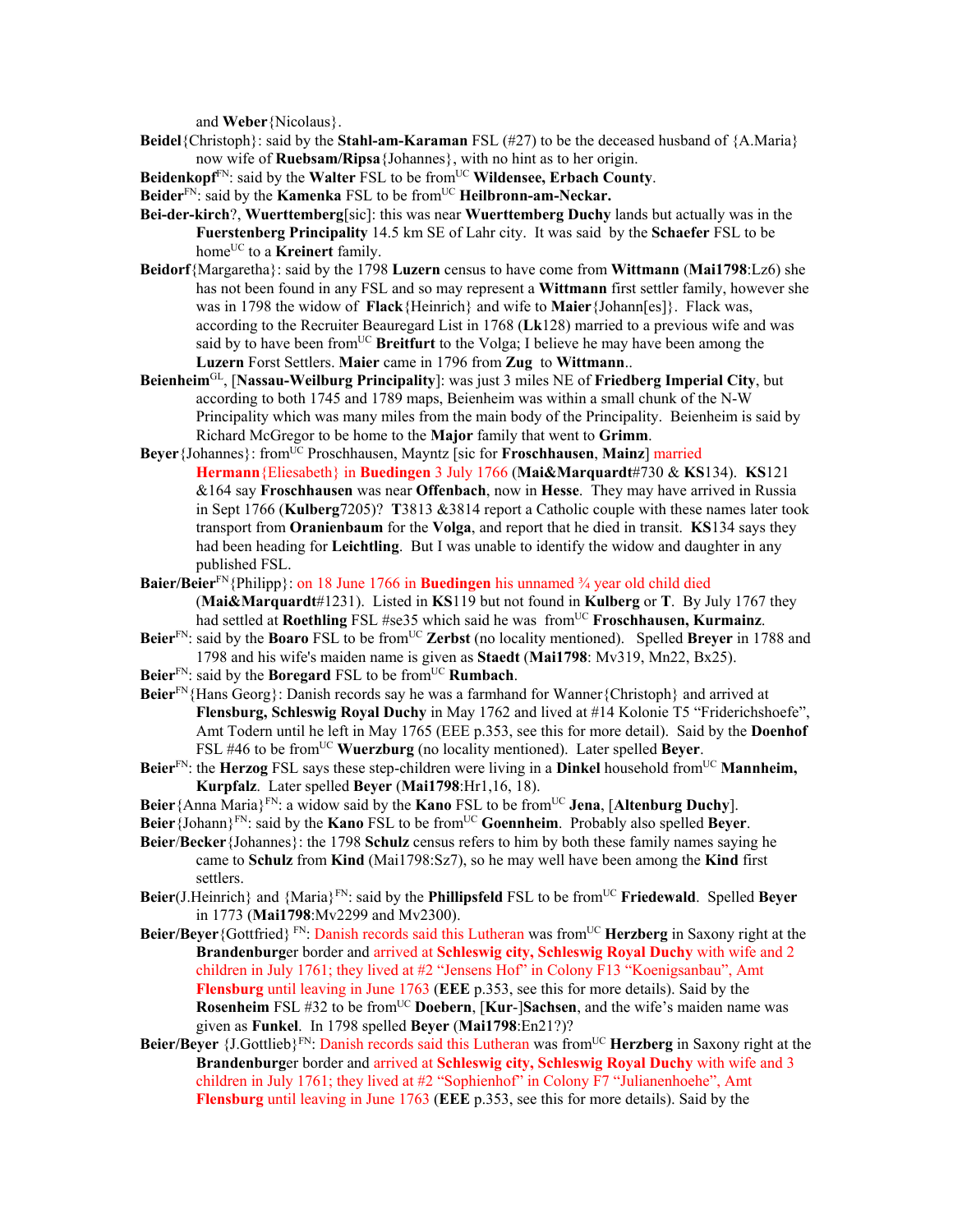**Rosenheim** FSL to be fromUC **Doebern**[sic for **Doebeln**], [**Kur**-]**Sachsen**. In 1798 spelled **Beyer** (**Mai1798**:En21?)?

**Beier**{Michael}: no origin was given by the **Rosenheim** FSL but Kuhlberg said they came from **Dingen**. In 1798 spelled **Beyer** (**Mai1798**:48 and 58).

**Beyer**?FN: said by the **Paulskaya** FSL to be a step-daughter living in a **Zimrot**? household.

- **Beyer**{Wilhelm}FN: he and his **Brickmann** wife were in **Schaefer** in 1798 (**Mai1798**:Sf19) but I could not find them in any published FSL.
- **Beyer**FN: this woman married a **Schoessler** man in **Langenschwarz** in 1711; by 1767 they were in **Walter**.
- **Baier**FN: this man or family was said by **KS**119 to have left **Gonterskirchen** near **Giessen** for Russia, no date given. I could not find him or family in any published FSL.
- **Beyer**{A.Catharina}: in May 1766 in **Luebeck** she was a godparent in the baptism of **Weber**{A.Catharina} daughter of {J.Ernst}. I have been unable to identify her in any other record, so far.
- **Beyer{**Kunigunde}: married **Winkler**{Georg} on 22 May 1766 in **Rosslau (Mai&Marquardt**#983, **KS**121, 164).
- **Beig**FN said by the **Schwab** FSL to be fromUC **Beuna**?, [**Kur**-]**Sachsen**. I could not find this family in **Mai798**.
- **Beil**FN: said by the **Bangert** FSL to be fromUC **Homburg**, **Darmstadt**. Spelled both **Feil** (**Mai1798**:Bg24 and Wr51) and **Peil** (Wr77) in 1798.
- **Beil** FN: said by the **Brabander** FSL to be from<sup>UC</sup> **Kueregiso**?, [**Kur-**]**Koeln**. I could not find this family in the 1798 Volga censuses.
- **Beil** FN: said by the **Hildmann** FSL to be the maiden name of frau **Mueller**{Johann}.
- **Beil**FN: also see **Feil** and **Peil**.
- **Beilmann**<sup>FN</sup>{J.Peter}: said by the **Volmer** FSL (#44) to be from<sup>UC</sup> **Krentznach**, **Kurpfalz**. In his book **McGinnis**{Sean} shows that he was born in nearby **Frei-Laubersheim** on 5 December 1725 and later married **Petri**{A.Maria}. In 1798 members of the family were in **Mai1798**: Dl2, Pf79, Su30, Vm9, 18, 23, 26, 40. For a bit more information go to http://cvgs.cuportland.edu/origins/b/beilman\_vollmer.cfm.
- **Beilstein**, **Heilbronn** [**Amt**], **Wuerttemberg**: is 8 miles SW of **Heilbronn** city, and was mistakenly said by both the 1816 **Neudorf** census ( $#73$ ) and **KS**:446 to have been home<sup>UC</sup> to the **Siegle**{Johannes} family.
- **Beimbach**, [**Kur**-]**Bayern**: an unidentified place said by the Recruiter Beauregard list to have been home<sup>UC</sup> to the **Felber**? {Matthias} family (**Lk**149); so they may have been among the **Schoenchen** first settlers. The only Beimbach I can find would have been on **Hohenlohe** lands, not in **Kurbayern**.
- **Beinberg**GL, **Calw** [**Amt**], **Wuerttemberg**: is 3.5 miles NNW of **Calw** town, and said by **KS**:362 to be home<sup>UC</sup> to **Luz**{Jacob} who was said to have gone<sup>UC</sup> to **Kassel**.
- **Beindrug**{Adam}: catholic listed in **T**6601.
- **Beinstein**GL, **Waiblingen** [**Amt**], **Wuerttemberg**: is 1.5 miles SE of **Waiblingen** city, and proven by the **GCRA** using **FHL**(1,056,989) as the origin of **Miller**{G.Paul} who settled in **Bergdorf**, and of **Medinger** who settled in **Glueckstal**.

**Beintrog/Bauemtrog/Baimtrog**{Anton}: he married in **Rosslau** on 30 June 1766 **Hoffmann**{Margarethe} (**Mai&Marquardt**#1039). **KS**119 mistakenly had the date as 1765. I could not find them in **Kulberg** or in **T**. By 19 August 1767 {Anton & M.Margaretha} had settled at **Leitsinger** FSL #57, he said to be from **Sankt Jacob**. In 1794 [his son] **Bauemtrog**{Michael} moved from **Pfeifer** to **Koehler** (**Mai1798**:Mv2269). In 1798 **Baimtrog**{Michael} is an adopted man with a wife from **Pfeifer**, in the **Neu-Kolonie** household of **Sapper**{Margaretha} [who may well have been a sister or cousin of {Michael}'s mother – ed].

- **Beisefaehrt, Hessen-Kassel Landgraviate** (now **Hesse**): is 5.5 km SSW of **Melsungen** and 26 km S of **Kassel** city.
- **Beisel**{A.Salome}FN: **Gerhard Lang** found that she was born 25 March 1738 in **Sulzfeld** where in 1761 she married Mayer{Johannes} before they moved to **Dreispitz**. [But the Dreispitz FSL #14 gives {Johannes} wife's name as {Maria} – ed.]
- **Beisel/Beisner/Beisser**{Friedrich Jacob}FN: **Gerhard Lang** found that he was born 30 January 1711 in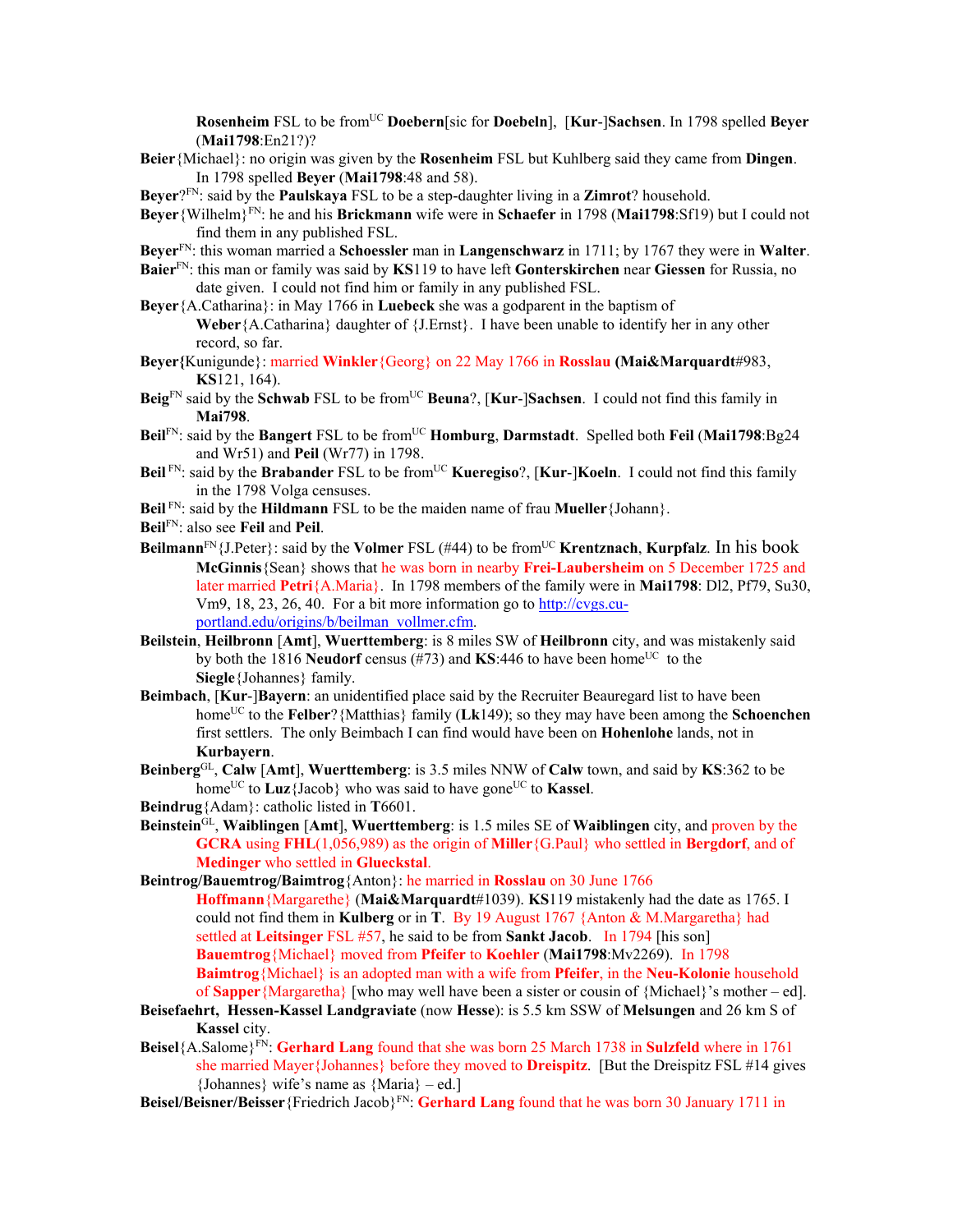**Sulzfeld**, married in **Sulzfeld** 13 February1733 **Voelke**{A.Salome} who was born there 15 April 1713 and died there on 13 February 1733. He then married **Gauss**{M.Barbara} in **Meimsheim** 15 November 1746, and moved to **Friedrichsholm**, **Schleswig[-Holstein Royal Duchy]**, before immigrating to **Dreispitz** FSL #5. Jacob, his second wife, son Matthäus and his family, and sonin-law **Meier** and his family, all arrived on 16 September 1766 in **Dreispitz** FSL #14, 18 and 5. For more information on the extended family go to http://cvgs.cuportland.edu/origins/b/beisel\_dreispitz.cfm. , and see **EEE** p.347.

- **Beisel**?{Friderich Matthaeus}FN: said by the **Dreispitz** FSL{dr18) to be fromUC **Sulzfeld**, **Oesterreich**(sic). In 1798 the family name was also spelled **Beisler** (**Mai1798**:Dr16, 3). **Gerhard Lang** found that this man was born 5 February 1734 (to {Friedrich Jacob}) in **Sulzfeld**, married **Steiner** {Sophia Dorothea} there in 1761, and they spent time in **Friedrichsanbau**, **Schleswig[-Holstein Royal Duchy]**, before going on to **Dreispitz**. Also see **EEE** p.347.
- **Beisel**{J.Gerog}FN: **Gerhard Lang** found that he was born 1753 in **Sulzfeld** to {Friedrich Jacob}.
- **Beisel**{M.Margarethe}FN: **Gerhard Lang** found that she was born 18 December 1735 to {Friedrich Jacob} (see **Dreispitz** FSL #5) in **Sulzfeld**, and married there in 24 March 1761 to **Heffele**{J.Sigmund} before they too immigdraated to **Friedrichsanbau**, **Schleswig[-Holstein Royal Duchy]**, before going on to **Dreispitz** (sic. The **Heffele**s went to **Dobrinka** FSL #3 – ed.).
- **Beisel/Beisner** {Margaretha}: said to be daughter of {F.Jacob} of Dreispitz FSL #5 and was the wife of **Hafele**{J.Siegmund} who first settled in **Denmark** and then **Dobrinka** FSL #3
- **Beisel**{A.Margaretha}: in 1798 at age 31 and said to be "from **Kautz**" **s**he was the wife of **Schneidmueller**{J.Peter} and probable mother of two young children (**Mai1798**:Hs013).
- **Beisel**{Friedrich}: said by the 1798 census to be "from **Stephan**" (**Mai1798**:Dr27) but likely to be in the line of either dr5 or dr18 or both, above.

**Beisel**: also see **Benzel**.

**Beisner**: see **Beise**l.

**Beissel**: see **Beise**l.

**Beisser**: see **Beise**l.

**Beisel**FN: also see **Beisser**.

- **Beiser**FN: said by the 1798 **Bangert** census to be the maiden name of frau **Eckhardt** (**Mai1798**:Bg11). **Beisert**FN: see **Beussert**.
- **Beisheim**<sup>GL</sup>, **Wertheim** [**County**]: an unidentified place said by the **Warenburg** FSL to be home<sup>UC</sup> to an **Eisner** family. The only place in Wertheim lands that I can find which comes close to that is **Berolzheim**, some 19 miles due S of **Wertheim** city.
- **Beisheimer**FN: see **Bishammer**.

**Beisler**FN: said by the 1798 **Dreispitz** censusL to be the maiden name of frau **Klein** (**Mai1798**:Dr33).

**Beisler**FN: also see **Beisel**.

**Beisner**{Margaretha}: said to be daughter of {F.Jacob} of Dreispitz FSL #5 and was the wife of **Hafele**{J.Siegmund} who first settled in **Denmark** and then **Dobrinka** FSL #3

- **Beisser**?FN: said by the **Dreispitz** FSL to be fromUC **Sulzfeld**, **Hellborn**. In 1798 the family name was spelled **Beisel** (**Mai1798**:Dr30,18).
- Beitel<sup>FN</sup>: said by the **Kano** FSL to be from<sup>UC</sup> Gleiszellen?. I could not find this man in the 1798 Volga censuses.

**Beith**FN: see **Veith**.

**Beitnitz**FN: see **Beitniz**.

- Beitniz<sup>FN</sup>: said by the Neidermonjou FSL to be from<sup>UC</sup> Berlin. Spelled Beitnitz in 1798 and the wife's maiden name was given as **Maier** (**Mai1798**:Nm05).
- **Beitz**FN: said by the **Holstein** FSL to be fromUC **Ehringshausen, Darmstadt**.
- **Beitz/Reitz**{Susanna M.}: the maiden name of the **Grauls** widow from **Buedingen** who in **Buedingen** on 18 May 1766 married **Schwach**{Bernhard}; spelled **Reitz** elsewhere (**Mai&Marquardt**#671).
- Beker's Khutor<sup>VV</sup>: according to Teri Helzer, about 1828 a German colonist from Kamenka county named **Becher/Baecker** founded a hamlet, which was called **Becker/Baeker/Bekker's Khutor**. It was also known as **Kuptsov/Kupzovo** named for a Russian peasant who lived there. In 1852, after the arrival of other colonists, the name was changed to **Oberdorf**.
- Beki?<sup>FN</sup>: said (no locality mentioned) by the **Kutter** FSL to be from<sup>UC</sup> **Pommern**.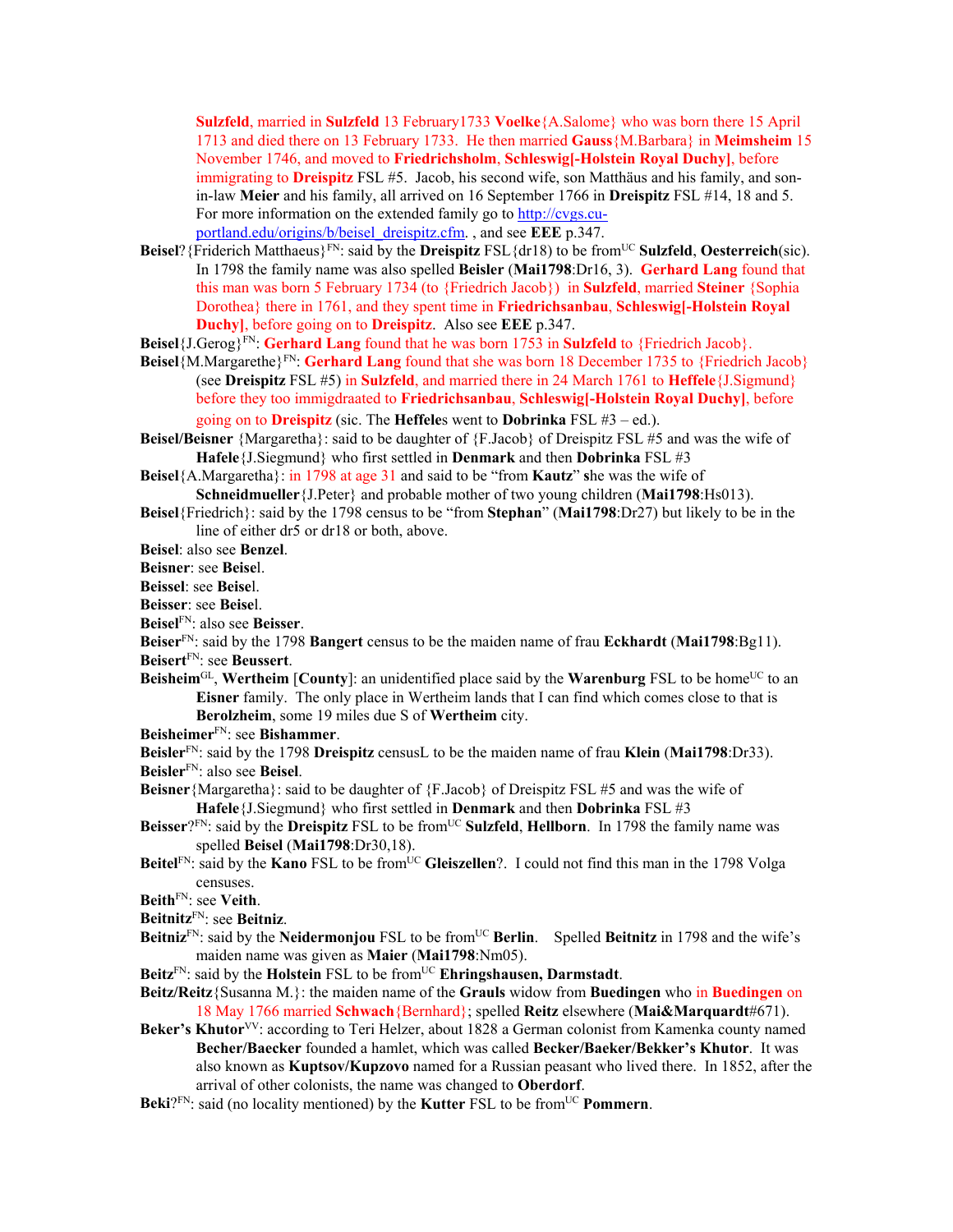**Bekker**FN: see **Beker**.

**Belaja Besha**: see **Belowescher Kolonien**.

**Belenski**FN: see **Belensky**.

- **Belerg**? $FN$ : said by the **Paulskaya** FSL to be from<sup>UC</sup> **Romrod**. I could not find this family in the 1798 Volga censuses.
- **Belger** {Friedrich}: single from<sup>UC</sup> **Koethen** arrived in **Russia** on 4 July 1766 (**Kulberg**1439). Not found in any later source.
- **Belger**FN{Andreas/J.Andreas}: and **Koebel**{M.Elisabeth} parents of {Christina Eleonora} who was baptized in **Luebeck** on 9 May 1766 (**Mai&Marquardt**#1351). {Andreas} and wife {Maria} with five or six children arrived in **Russia** on 4 July 1766, he said to be from **Koethen** (**Kulberg**#1433). They are listed in **T**5666-5671. By June 1767 they had settled in **Orlovskaya** FSL #9 which said he was fromUC **Koethen**. The family name8was later also spelled **Berger** and **Belyer**? (**Mai1798**:Or12 & 48/Kd16 & 20/Mv2119, 2158, 2167).
- **Beling**GL: see **Freiburg**.
- **Belingen**<sup>GL</sup>, **Kurpfalz**: is some 20 miles NE of **Trier** city, and said by the **Brabander** FSL to be home<sup>UC</sup> to a **Wulf** family. This village in the 1760s surely was not in **Kurpfalz** but rather was in an area disputed by **Kurtrier** and **Pfalz-Zweibruecken**.
- **Beljakova-Miller**RN**, Vera**: shared her information from the **Warenberg** FSL.
- **Bell**{Konrad}: he is said by **Kulberg1657** to be from **Stolberg**. He settled first<sup>UC</sup> either in Grimm or in **Doennhof** but by 1775 was in **Schilling** (**Schilling** 1775 census, supplement #13 ).
- **Belleme**, **Frankreich**: is 22 miles ESE of **Alencon**, **France**, and said by the **Franzosen** FSL to be home<sup>UC</sup> to a **Ligene** family.
- **Beller**<sup>FN</sup>: said by the **Krasnoyar** FSL to be from<sup>UC</sup> **Koethen, Stolberg.**
- **Beller**{Johanna E.}: fromUC **Stollberg** [**County**] married **Schartheim**{Johannes} in **Luebeck** on 27 May 1766 (**Mai&Marquardt**#230). Not found in **Kulberg**, **KS**, **T** or any published FSL.
- **Bellersdorf**<sup>GL</sup>: an unidentified place said by the **Orlovskaya** FSL to be home<sup>UC</sup> to a **Vogel** family. This probably was Bellersdorf, **Nassau-Dillenburg**, some 8 miles NNW of **Wetzlar** city.
- **Bellheim**<sup>GL</sup>: an unidentified place said by the **Kano** FSL to be home<sup>UC</sup> to a **Schiffelmeier** family. This probably was Bellheim, **Kurpfalz**, some 4 miles WSW of **Germersheim** town.
- **Bellingen**?<sup>GL</sup>: an unidentified place said by the **Ober-Monjou** FSL to be home<sup>UC</sup> to a Leinen family. Kuhlberg said this was in **Luxembourg**. There are 4 Bellingens in Germany and Belgium, none on lands that were then Luxembourg that I can find.
- **Bellingen**(?)<sup>GL</sup>, **Mavetz**(?): an unidentified place said by the **Katharinenstadt** FSL to be home<sup>UC</sup> to a **Siegel** family. There are several Bellingen in Germany and the low countries.

**Bellinger**{Maria}: said by Recruiter Beauregard's list to have been an orphan girl in the **Katzendorn**{Maria} household (**Lk**132a). So far I have not found her associated with an colony.

**Bellmann**<sup>FN</sup>: said by the **Keller** FSL to be from<sup>UC</sup> **Kaltenborn**, **Kurpfalz**. For 1798 see (Mai1798:Nk50).

- **Belowescher Kolonien, Ukraine**: these colonies (Lutheran: **Belaja Besha**, **Gorodok**, **Kaltchinowka**, and **Rundwiese**, and Catholic: **Grosser-** and **Kleiner-Werder**), in **Chernigow/Tschernigow** province were clustered some 9 miles SW of Bakhmach, Ukraine, 560 miles W of **Saratov**, and 600 miles S of **St. Petersburg**. Gwen Pritzgau says that in 1765-66, 147 familes started the six villages of the Belowesch settlement, one of the four or five non-Volga colony areas in 1765-67. Their joint FSL, which was pointed out to me by Debbie Beick, was most recently published, as "Liste der ersten Kolnisten, die 1766 ueber Oranienbaum nach Belowesch kamen" along with an introduction, "Die ersten Ansiedler der Belowescher Kolonien im Gebiet Tschernigow", by Igor Plewe in Heimatbuch der Deutschen aus Russland 1997/1998**,** Stuttgart. The List is alphabetical. The following shows the places of origin given, followed by the relevant family names in parens: from **Anspach**: (**Wunderlich**);
	- from **Berlin**: (**Zastro**);
	- from **Bernbaum**: (**Heine**);
	- from **Danzig**: (**Blank**, **Grischowsky**, **Makowsky**, **Naumann**, **Peters**, **Sperling**, **Stenzel**, **Tiebe, Wilhelm**);
	- from **Darmstadt**: (**Baumbach**, **Beckel**, frau **Bethke**, **Bruner/Brunner**, **Gutermut**, widow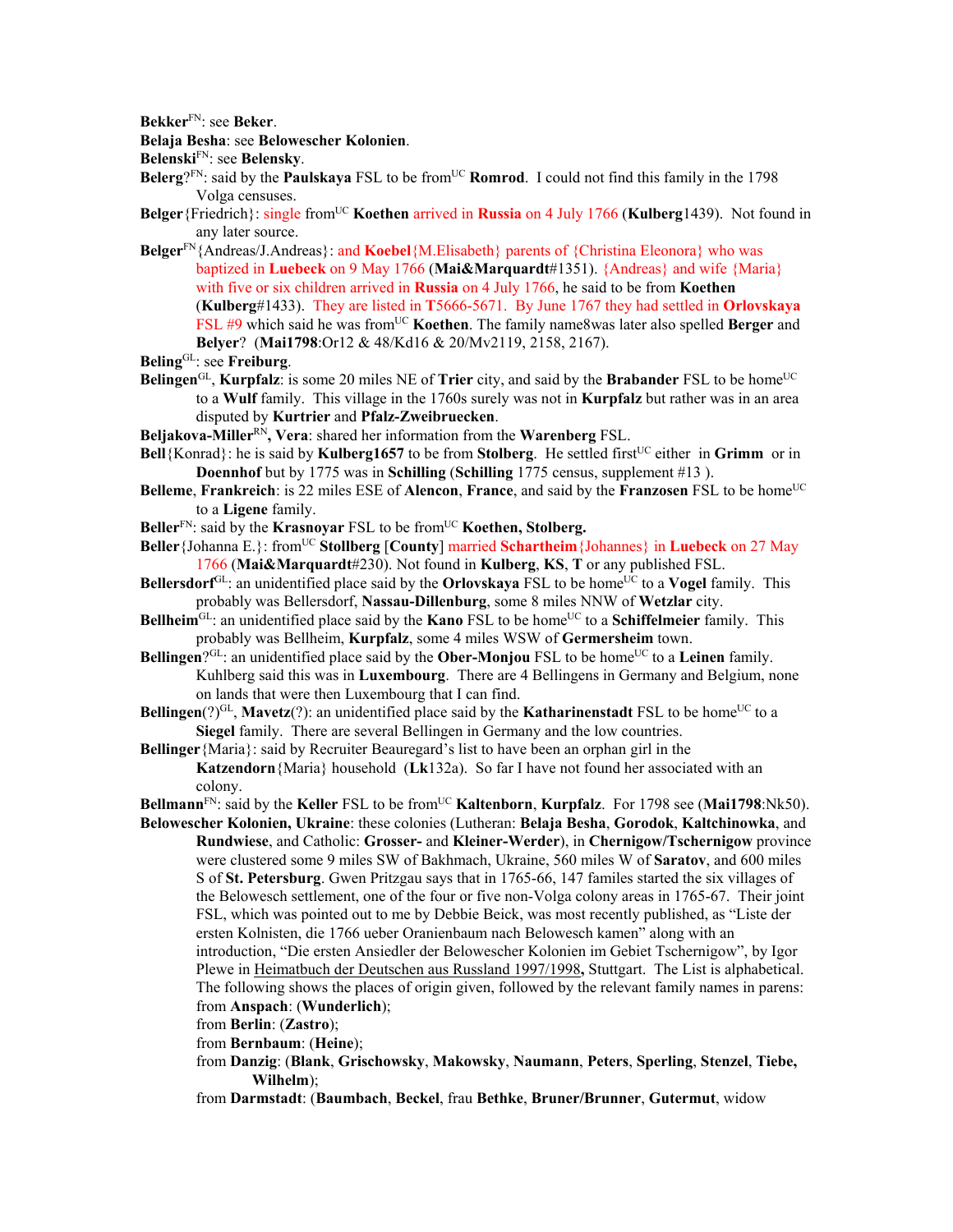**Heck/Hess** who becomes frau **Grapowsky**, **Just**, **Krumm/Krum**, **Schaefer**, **Wenzel**); from **Dingen**: (**Krell/Kroell, Weisner**);

from **Dresden**: (**Sander**);

- from **Erbach**: (**Arnold**, **Bauer**, **Blank**, **Braun**, **Edel**, **Ellenbacher**, **Gorleben**, **Koenig**, frau **Krenter**, **Miller/Mueller** and his widow who married **Rech**, **Ramche/Range**,
	- **Rech/Wergensrech**, **Sartisson**, **Stumpf**, **Wenrich**);
- from **Erland**(?): (**Thierlein**);
- from **Freiberg**: (**Hag/Haag**, **Hans**, **Hinkel**, **Horn** became frau **Wiesner/Weisner**, **Kral/Krahl**, **Kranz**);
- from **Gelhausen**: (**Kreiter/Kreuter**, **Krenter**, **Krongant**, **Schaefer**, **Seifert**);
- from **Gellhausen**: (**Hof**);
- from **Hakatz**(?): (**Dresner**);
- from **Hanau**: (**Donne** becomes frau **Hering, Franz**, **Hahn/Han/Hann**, **Hufnagel**,

**Kister/Kuester**, **Schaefer**, **Schuetz**, **Ungelbach**, **Weber**);

- from **Hannover**: (**Kramer** became frau **Hermann**);
- from **Hessen**: (**Dell/Dehl**?, **Rossbach**);

from **Isenburg**: (**Bechtold, Brill/Prill**, **Dauerich**, **Daut**, **Dippel**, **Engel**, **Hahn/Han/Hann**, **Heinrich**, **Hermann**, **Hess**, **Hofmann/Hoffmann**, **Kaerchner, Reiswig**, **Rot/Rott**, **Schaefer**, **Schlegel**, **Seibel**, **Stab**, **Wenzel/Weizel**, **Wolf**);

- from **Koenigsberg**: (**Gross/Grauss**?, **Kehlmann**);
- from **Koeln**: (**Delp**, **Sauerwald**);
- from **Landsberg**: (**Bethke/Bethge**?);
- from **Lauterbach**: (**Rabbe/Raab/Raabe**);
- from **Leipzig**: (**Strauch**);
- from **Lothringen**: (**Bisbaum**);

from **Mainz**: (**Albert**, **Apfel**, **Bitner/Bittner**, **Dietrich**, **Haber**, **Herr/Hercher**, **Lautenschlaeger**, frau **Johann Schaefer**, **Schreiber**, **Siegfried**, **Trinz**, **Vogt**, **Wagner**, **Weiss**, **Wenzel**, and possibly **Ephraim**);

- from **Marienburg**: (**Arndt**, **Arndt** frau **Sperling**);
- from **Nassau**: (**Ehrenberg**, **Krieger/Krueger**, **Lukart**, **Oldenberger**, **Pimmel**, **Sehl/Sell**);

from no origin given: (**Bartholomaeus** (frau **Wolf)**, **Foerster** (frau **Bormann**), **Fuhr** (frau **Reisch**), **Krieger** (frau **Oldenberger**), **Schreiber**, **Schroeder**, widow **Holt/Gold**? (frau

- **Windelmann**));
- from **Oschatz**: (**Keil**);
- from **Pfalz**: (**Berg**, **Buchmiller/Buchmueller**, **Markstaetter**, **Massold**, **Meiermann**,
- **Nordheimer**, **Schoellhorn**, **Ulrich**, **Webert**);
- from **Polen**: (**Melchior**);
- from **Pommern**: (**Rindgel/Rindel**?);
- from **Preussen**: (**Winkelmann**);
- from **Ressel**: (**Reisch/Reusch**);

from **Runau**(?): (**Weiwer/Wekwer/Weiler**);

from **Sachsen**: (**Adam**, **Glueckshorn**, **Helmeshausen**, **Hermann**);

from **Schanpin**: (**Marschall**);

from **Schoenberg**: (**Barmut/Bormut**, **Kauf**, **Resser**);

from **Schoenberg**(?): (**Miller/Mueller**);

from **Schwaben**: (**Braeuner/Breuner**, **Hering/Gehring/Goering**?, **Metzel**, **Ums**);

from **Solms**: (**Steger**);

- from **Speyer**: (**Lobauer**);
- from **Staden**: (**Nisk**);
- from **Stollberg**: (**Weber**);
- from **Trier**: (**Bumel/Bummel**, **Roehrich**);
- from **Weber**: (**Guenther/Guenter**);
- from **Weiher/Weier**: (**Grapowsky**);
- from **Wetterau**: (**Hahn/Honn**);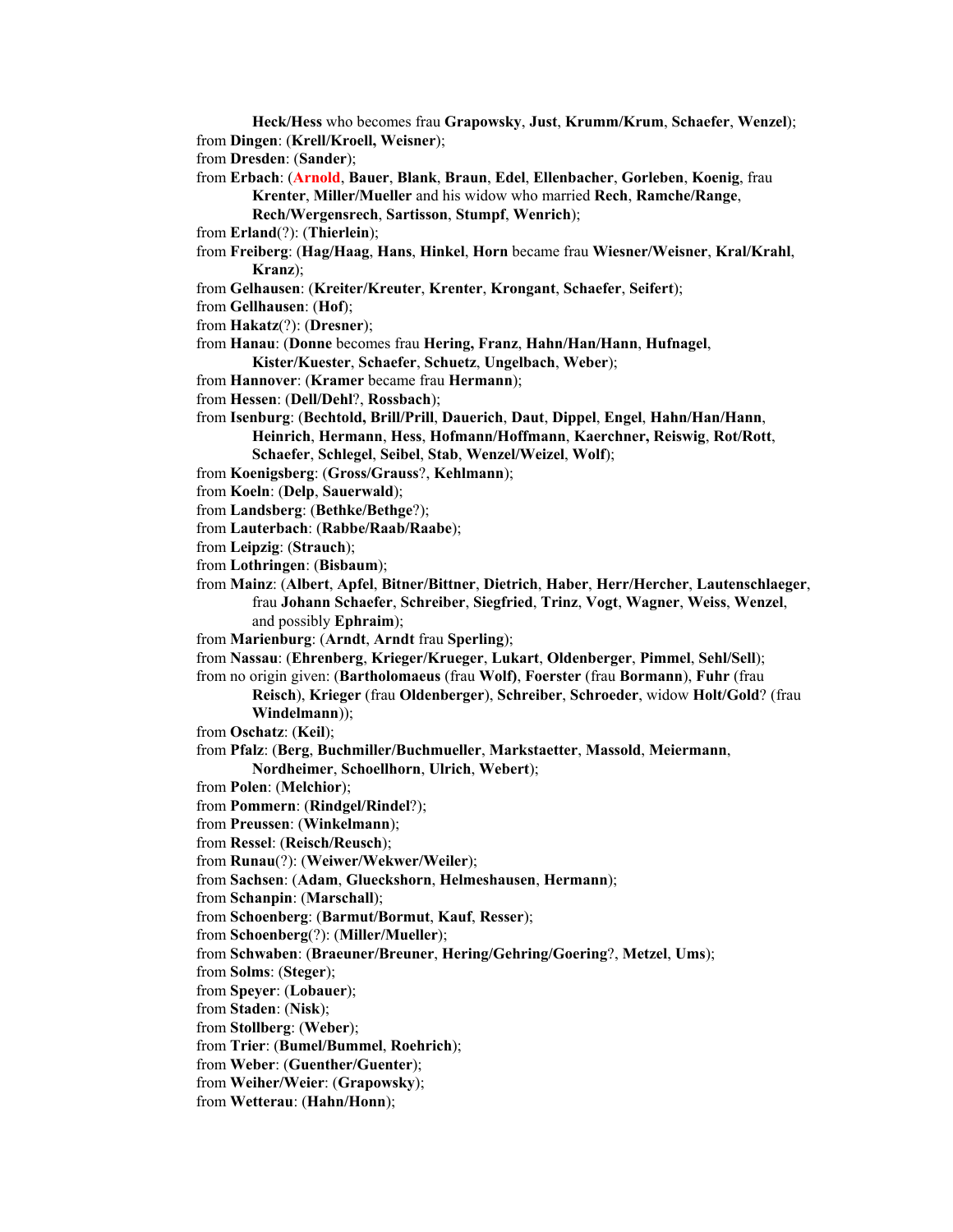from **Wuerttemberg**: (**Messer**);

from **Wuerzburg**: (**Helwig**, **Imgrant**, **Lecher/Leher/Laeher** became frau **Ungelbach**, **Retzel**).

- **Belsenberg , Hohenloh-Langenberg**: is 2 km NNW of **Kuenzelsau**, 37 km NE of **Heilbronn** city centre, and was said to be homeUC to **Schaefer**{J.Heinrich} married **Meiler**{Christina} in **Woehrd** 30 April 1766 (**Mai&Marquardt**#782). **KS**153 has **Belsenberg** near **Kuenzelsau**.
- **Beltershain**GL: see **Belterstein**.
- **Belterstein**( $?$ )<sup>GL</sup>, **Darmstadt**: said by the **Dobrinka** FSL to be home<sup>UC</sup> to an **Opfer** family. This may be **Beltershain** some 11 miles ENE of **Giessen, Hessen**.
- **Beltsch**{Peter Anton}: married in **Rosslau** on 6 April 1766 **Winkler**{Dorothea E.} (**Mai&Marquardt**#903, **KS**120-21). I could not find them in **Kulberg**, **T**, or in any published FSL
- **Beltz**FN**:** This family name is not mentioned in the **Kutter** FSL, yet they were there. The 1776 and 1798 **Kutter** censuses make clear that **Roehrich** had married a widow, (Christina **Beltz**) and that the children (Johannes and Barbara) listed in the **Kutter** FSL in the **Roehrich** household were in fact **Beltz** step-children of **Roehrich**, the children of his wife by her former marriage. Since no marriage is found for **Roehrich** in the **Buedingen** ML, the odds are good that his wife was also from (or from very near) the same place in **Isenburg** as **Roehrich**. Dick Kraus found Beltzs and Peltzs in Duedelsheim but not this family. Not found in **Kuhlberg**.
- **Beltz**FN: also see **Belz**.
- **Belyer**?FN: see **Belger**.
- **Belz**<sup> $2FN$ </sup>: said by the **Boaro** FSL to be from<sup>UC</sup> **Zerbst** (no locality mentioned). Spelled **Boelsch** in 1798 and his wife's maiden name is given as **Frank** (**Mai1798**: Bx36, Mv308, Mn22).
- **Belz**FN: said by the **Laub** FSL to be fromUC **Hasselborn**, **Nassau**. In 1798 spelled **Beltz** and **Betz** (**Mai1798**:Wr76).
- Belz<sup>FN</sup>: said by the Lauwe FSL to be from<sup>UC</sup> Aungin?, Luxembourg. ). In 1798 the family name was given as **Benz** (**Mai1798**:Mv1517, Bn41, Dl35).
- **Belzer**<sup>GL</sup>, **Darmstadt**: an unidentified place said by the **Dobrinka** FSL to be home<sup>UC</sup> to a **Schenk** man. Peter Alfeld has proof that this man was baptized in Billertshhausen, [Hessen-Darmstadt Landgraviate.
- **Belzig**? $F_N$ : one frau **Belzig**? was said by the **Enders** FSL to be from<sup>UC</sup> **Durlach**.
- **Belzig**?<sup>FN</sup>: two families were said by the **Enders** FSL to be from<sup>UC</sup> Schleswig-Holstein (no locality mentioned). I could not find these families in the 1798 Volga censuses.
- **Belzig**GL: aome 24.5 miles NE of **Zerbst** city, and said by the **Kano** FSL to be home<sup>UC</sup> to a **Paul**{Andreas} family. Kuhlberg said this was in the **Zerbst** [**Principality**], but although **Paul** may have gotten his travelling papers through **Zerbst**, Belzig itself seems always to have been part of **Kursachsen**, not part of Zerbst.
- **Bem/Boehm**<sup>FN</sup>: said by the **Leichtling** FSL to be from<sup>UC</sup> **Hammelburg** (no locality mentioned).
- **Bemler**<sup>FN</sup>: said by the **Seelmann** FSL to be from<sup>UC</sup> **Reuthlingen** [Imperial City]. I did not locate them or any descendants in **Mai1798**.
- **Bemutz**<sup>FN</sup>: said by the **Katharinenstadt** FSL to be from<sup>UC</sup> **Bayreuth** (no locality mentioned).
- **Ben**FN: said by the **Reinwald** FSL to be fromUC **Panenau**?, **Wuerttemberg** [**Duchy**]. I could not find this family in the 1798 census index.
- **Bendel**: filed amongst the **Bender**s.
- **Bender**FN{J.Jost}: said by the **Balzer** FSL #41 to be from **Duedelsheim**, **Isenburg-Buedingen** [**County**]. **Bonner** using LDS Film 1201789 proved that he was baptised in **Duedelsheim** in 1740 and then married **Doerr** {A.Margaretha} there in 1766; **Wagner1** p. 81 concurs giving date and parents. The maiden name of frau Bender was given as **Derr** in 1798 (**Mai1798**:Bz75); for other members of the family in 1798 see Bz2, 60, 79, and 87. For more information see http://cvgs.cuportland.edu/origins/b/bender\_balzer.cfm, and John Wall's website: Heads of Original Balzer Families.
- **Bender**FN: listed by the **Bergdorf** 1816 census (#21 and #55), by 1816 **Kassel** census (#64), by 1858 **Kassel** census (#181, 182, 183), by **Neudorf** census #251 and by **KS**:222, all without origin. Said by **KS**:221 to have been fromUC **Chochsheim** [sic for **Gochsheim**], **Bruchsal** [**Amt**] **Baden**. The **GCRA** proved instead that this family moved (1781-1802) from **Reinighof**, near **Rumbach**,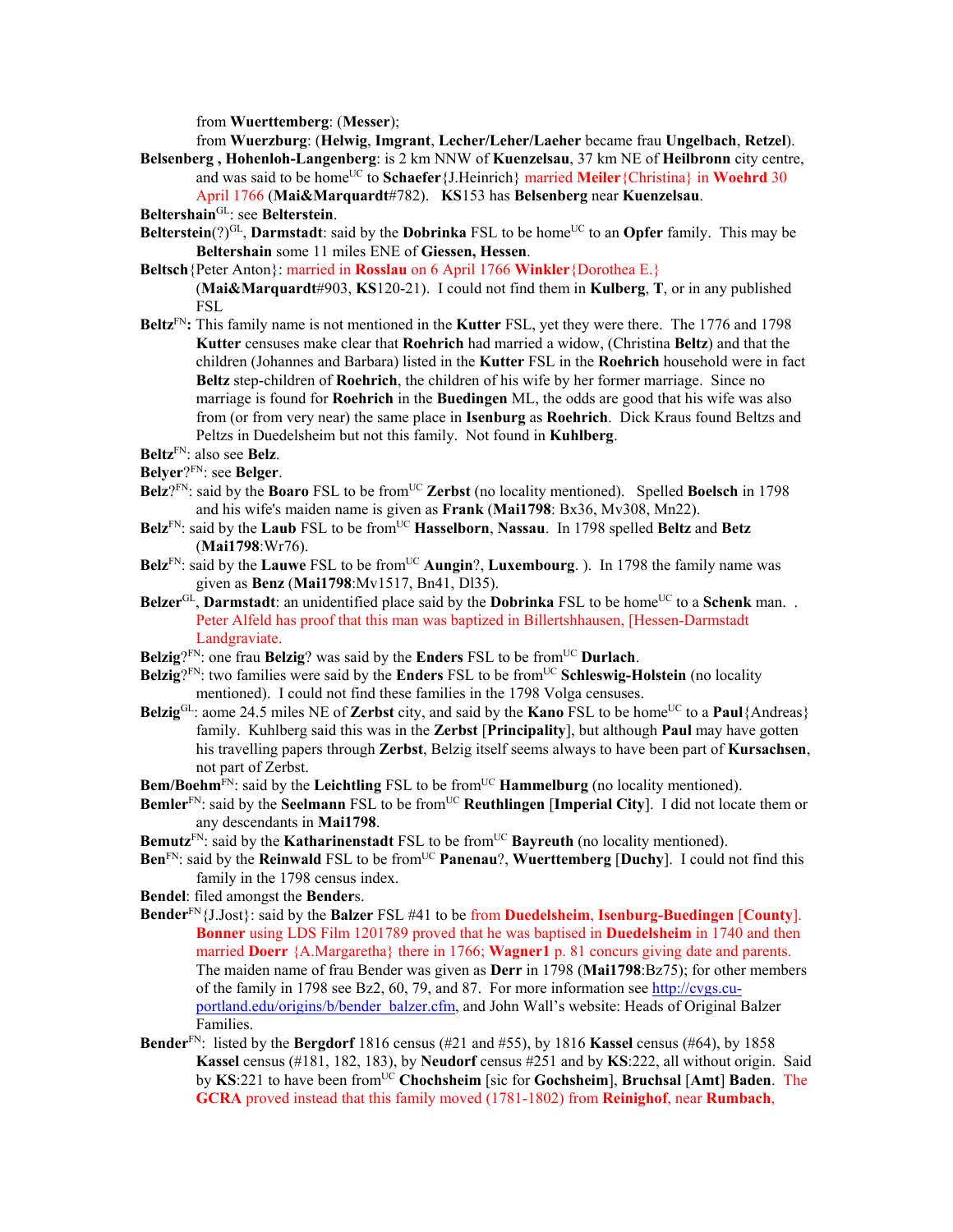**Pfalz**, to **Lembach**, near **Wingen**, **Elsass**, and finally to **Oberseebach**, **Elsass;** they used **FHL**(193,135, and 717,155). Frau **Hassauer**{J.Jakob} and frau **Ketterling** of **Kassel** were of this family. For more see the **GCRA** book.

- **Bender**: **Fischer**{J.Christoph} son of {Julius H.} married her and lived in **Dietel** from 1765-66 until moving to **Bauer** in 1793 (**Mai&Marquardt**#1238). Not found in **Kulberg** or in **T**. Listed in **KS**128. I could not find her in **Kulberg**, the **Dietel** FSL, or the **Bauer** 1798 census although he is in the 1798 **Bauer** census with different wife (**Mai1798**:Br19).
- **Bendel/Bender/Benter/Benther**<sup>FN</sup>{Balthasar}: from<sup>UC</sup> **Wuerttemberg** he and his wife arrived in May 1762 at **Flensburg, Schleswig Royal Duchy**; they lived at #10 in Colony G20 "Westscheide", Amt Gottdorf and were last recorded in **Denmark** in January 1765; they later settled in **Doenhof**  colony **(EEE** p.348, see that for more detail). As a widower he was said by the **Doenhof** FSL #39 to be fromUC **Wuerttemberg** (no locality mentioned).
- **Bendel/Bender/Benter/Benther**<sup>FN</sup>{Jacob Balthasar}: this son of {Balthasar}was also said to be from<sup>UC</sup> **Wuerttemberg** he and his wife, **Steiner**{Maria} (daughter of {Conrad}, and their daughter arrived in May 1762 at **Flensburg, Schleswig Royal Duchy**; they lived at #20 in Colony G20 "Westshceide", Amt Gottdorf and **were last recorded** in **Denmark** in April 1765; they later settled in **Doenhof (EEE** p.348-349, see that for more detail), at #40 which said he also was. fromUC **Wuerttemberg** (no locality mentioned) (**Mai1798**:Dh40).
- Bender<sup>FN</sup> said by the **Frank** FSL to be from<sup>UC</sup> **Rambach**, Nassau.
- **Bender**<sup>FN</sup>{Hans Martin}:this Lutheran said to be from<sup>UC</sup> Mainz arrived with his wife {Dorothea} in Flensburg, Schleswig Royal Duchy in May 1762; the lived at #4 "Drumreichers Hof" in Colony F10 'Friderichsholm", Amt Flensburg until April 1765 (**EEE** p.349, see that for more detail). Said by the Galka FSL to be from<sup>UC</sup> Isselbach, Kurmainz<sup>[?]</sup>. For 1798 see Mai1798:Gk65, Dr22.
- **Bender**<sup>FN</sup>: said by the **Hoelzel** FSL to be from<sup>UC</sup> **Anspach** (no locality mentioned). In 1797 may have been spelled **Beneder** (**Mai1798**:Mv959)?
- **Bender**FN{Conrad/Konrad}: said by the **Krasnoyar** FSL #22 to be fromUC **Lich, Solms** Bill Pickelhaupt says he may have found the origin of this man.
- **Bender**FNPhilipp}: said by the **Krasnoyar** FSL #33 to be from<sup>UC</sup> **Nauleis**(?)/**Nailos**(?)<sup>GL</sup>, **Wittenberg**. Bill Pickelhaupt says he found the origin of this man.
- **Bender**FN: said by the **Mariental** FSL to be fromUC **Hofheim**, **Wuerzburg**.
- **Bender** FN: said by the **Moor** FSL to be from<sup>UC</sup> **Kurpfalz** (no locality mentioned). In 1798 the wife's maiden name was given as **Boekebach** and the Bender family name is rendered both **Wonder** and **Wunder** (**Mai1798**:Mo23,03,56).
- **Bender**{Philipp}FN: listed by both the 1858 **Neudorf** census (#251) and **KS**:222 with no origin. The GCRA found that he was the son of **Bender**{Martin} of **Kassel**. Using **FHL**#717,155, the **GCRA** proved their origin in **Lembach**, **Sulz** [**Amt**], **Elsass**. See the **GCRA** book for much more.
- **Bender** {Philipp}: said by the Recruiter Beauregard list to have come from<sup>UC</sup> Wernborn going to **Obermonjou** in 1768 (**Lk**134); which would likely make them among the **Obermonjou** first settlers. I did not find them in **Mai1798**.
- Bender<sup>FN</sup>: said by the Preuss FSL to be from<sup>UC</sup> Weinheim, Kurpfalz.
- **Bendel/Bender/Benter/Benther**<sup>FN</sup>{J.Hinrich}: said to be from<sup>UC</sup> **Wuerttemberg** he and his wife arrived in May 1762 at **Flensburg, Schleswig Royal Duchy**; they lived at #4 in Colony T7 "Louisenebene", Amt Todern and were last recorded in **Denmark** in January 1765; they later settled in **Ribensdorf** colony in **Woronesh (EEE** p.348, see that for more detail).
- **Bender/Binder**<sup>FN</sup>{J.Jacob}: said by the **Stephan** FSL #29 to be from<sup>UC</sup> **Windhausen**, [**Hessen**-**Darmstadt Landgraviate**]. **KS**121 said **Windhausen** was near **Alsfeld** ;**Kuhlberg** #3654 said it was in **Darmstadt**. For 1792 and 1798 see **Mai1798**:Mv2839 and Sp26. Also spelled **Binder** in 1798 (Gk8). On 8 April 1766 this man in **Buedingen** married **Gruen**{A.Juliiana} (**Mai&Marquardt**#500).
- **Bender** FN: said by the **Warenburg** FSL to be from<sup>UC</sup> **Michelbach**, **Hanau** [County].
- **Bender**FN: this family name was found recorded in **Kirburg** marriage records 1762-1767, in **Schotten** parish records for many generations prior to 1767, and in **Winterhausen** marriage records 1760-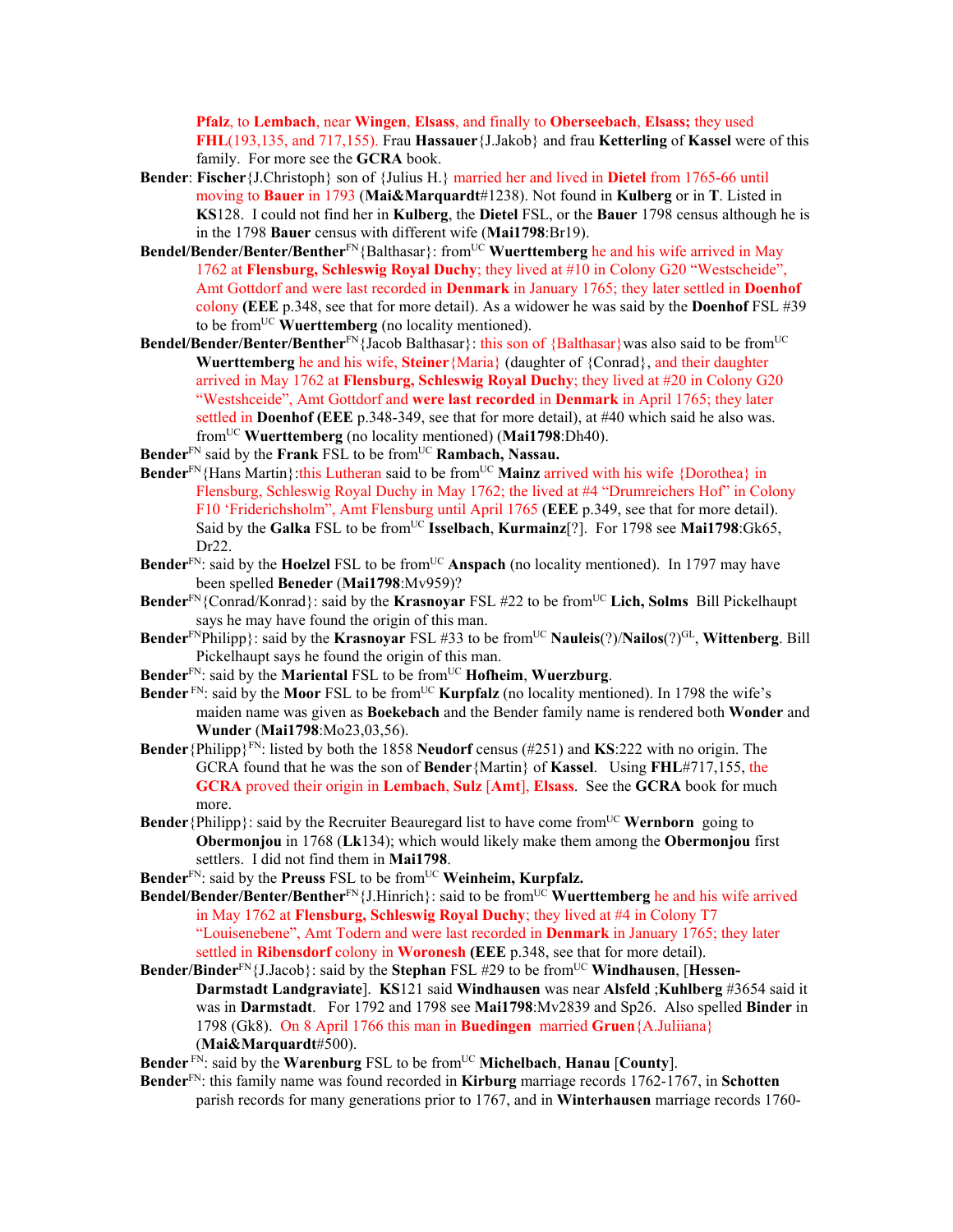1769; see **Flegel** trip.

**Bender**GL:an unidentified place that was home to a woman who married a **Fischer** man and settled in

**Bauer** (**Mai&Marquardt**#1238). It is possible that Bender as used here was a family name, not a place name.

**Benecke**<sup>FN</sup>: said by the **Bettinger** FSL to be from<sup>UC</sup> **Lobbese**. Not yet found in the 1798 Volga censuses. **Beneder**FN: see **Bender**.

- **Benedickt**<sup>FN</sup>: said by the **Laub** FSL to be from<sup>UC</sup> **Vollerwiek**?, **Holstein**. In 1798 the family name was spelled **Benedict** and the wife's maiden name was given as **Breder** (**Mai1798**:Wr104).
- **Benedict**FN: see **Benedickt** and **Benedikt**.
- **Benedikt**FN: the **Dinkel** FSL says this step-son was living in a **Arp** household from **Kilrastof**(?), **Holstein**. Also spelled **Benedict**.
- **Benedikt**FN: said by the **Kano** FSL to be a step-daughter in the **Reischenberg** household. I could not find her in the 1798 Volga censuses.

**Benerberger/Bennerberger**<sup>FN</sup>: said by the **Kamenka** FSL to be from<sup>UC</sup> Dinkelsbuehl/Denkelsbuehl.

- **Benetsham**?GL: an unidentified place said by the **Kano** FSL to be home<sup>UC</sup> to a **Burghardt** family. There is a Benetsham that was in **Kurbayern**, some 24 miles NW of **Salzburg**, **Austria**.
- **Bengel**FN: said by the **Balzer** FSL #60 to be from **Isenburg** (no locality indicated). **Bonner** proved that this **Bingel** man was baptized in **Wolf**, **Isenburg-Buedingen County**. The name was spelled **Dingel** and the maiden name of the wife was give as **Heinrich** in the 1798 census (**Mai1798**:Bz91 and 84).
- **Bengel**<sup>FN</sup>: said by the Stumpp supplement to the **Dietel** FSL to be from<sup>UC</sup> **Pfalz** (no locality indicated). For possible 1798 see **Mai1798** :An36?, Bz36?, 37?, and Dr11?
- **Bengel/Bingel**{Conrad}: son of **Bingel**{Conr.} the magistrate of **Buges**, was godparent at the birth in **Buedingen** on 13 April 1766 of **Loos**{Conrad} son of {Ernst} of<sup>UC</sup> Orleshausen and {A.Christina} (**Mai&Marquardt**#1201a). Not found in **Kulberg**, **T** or in any published FSL.

Bengler<sup>FN</sup>: said by the **Preuss** FSL to be from<sup>UC</sup> **Laudenbach, Bergstrassen.** 

- **Benhardt**<sup>FN</sup>: said by the **Moor** FSL to be from<sup>UC</sup> **Baden-Durlach** (no locality mentioned). I could not find this family in the 1798 Volga censuses.
- **Benignus**<sup>FN</sup>: said by both the 1816 **Neudorf** census (#3, 25) and **KS**:222 to have come from<sup>UC</sup> **Rotenberg**, **Stuttgart** [**Amt**], **Wuerttemberg**. Using **FHL**#1,195,514, the **GCRA** proved origin in **Rudersberg**, **Waiblingen** [**Amt**], **Wuerttemberg**. See their book for much more.
- **Beninger**{Wilhelm}: **KS**121 said left **Luetzelhausen** near **Gelhausen** t to go to Russia.
- **Benndorf**<sup>GL</sup>: an unidentified place said by the **Kano** FSL to be home<sup>UC</sup> to a **Fak**? family. There were at least 10 Benndorfs and Bendorfs in the Germanies.

**Benner**FN: said by the **Grimm** FSL to be from<sup>UC</sup> **Darmstadt** (no locality mentioned).

**Benner**  $\text{FN}\left\{J\text{.Balthasar}\right\}$ : the **Jagodnaja Poljana** FSL #5 to be from<sup>UC</sup> **Lissberg**. **KS**121 has two entires: 1. {J.Balthasar} fromUC **Bobenhausen** near Nidda [see the next entry] and 2. {Johann} and wife {A.Katharina} fromUC **Lissberg** near **Buedingen**.

- **Benner**{A.Catharina}: widow of the late {Balthasar} of **Bobenhausen** married **Krahl**{J.Jacob} in **Buedingen** 2 June 1766 (**Mai&Marquardt**#676). **KS**140 has {Katharina} and **Bobenhausen**  near **Buedingen**. **Kralin** with wife and 3 children arrived in **Russia**, he said to be from **Darmstadt** (**Kulberg**6292).Not foun in **T** or in any published FSL. In 1798 the widow, remarried, may have been in **Yagodnaya Polyana** (**Mai1798**:Yp39).
- **Benner** FN{J.Daniel}: **KS**121 says he left "**Weiseck**/**Stadtteil** v. **Giessen**" for Russia. I could not find him in any published FSL.

**Benner**FN: this family name was found recorded in **Herborn** marriage records 1762-1767; see **Flegel** trip. **Bennerberger**FN, see **Benerberger**.

- **Benoit**<sup>FN</sup>: said by the **Franzosen** FSL to be from<sup>UC</sup> Leon, **Frankreich**. I could not find this family in the 1798 Volga censuses.
- **Bens**{Elisabetha}: wife of **Bahrt**{Johann} and mother of **Bahrt**{Johanna E.Dorothea} born 2 June 1766 in **Luebeck (Mai&Marquardt**#1295). Found in no published FSL.

**Bens**: see also **Benz**.

**Bensack**FN said by **KS**121 and the **Roethling** FSL #18 to be fromUC **Michelbach**, **Kurmainz**. **Bensak**: see **Bensack**.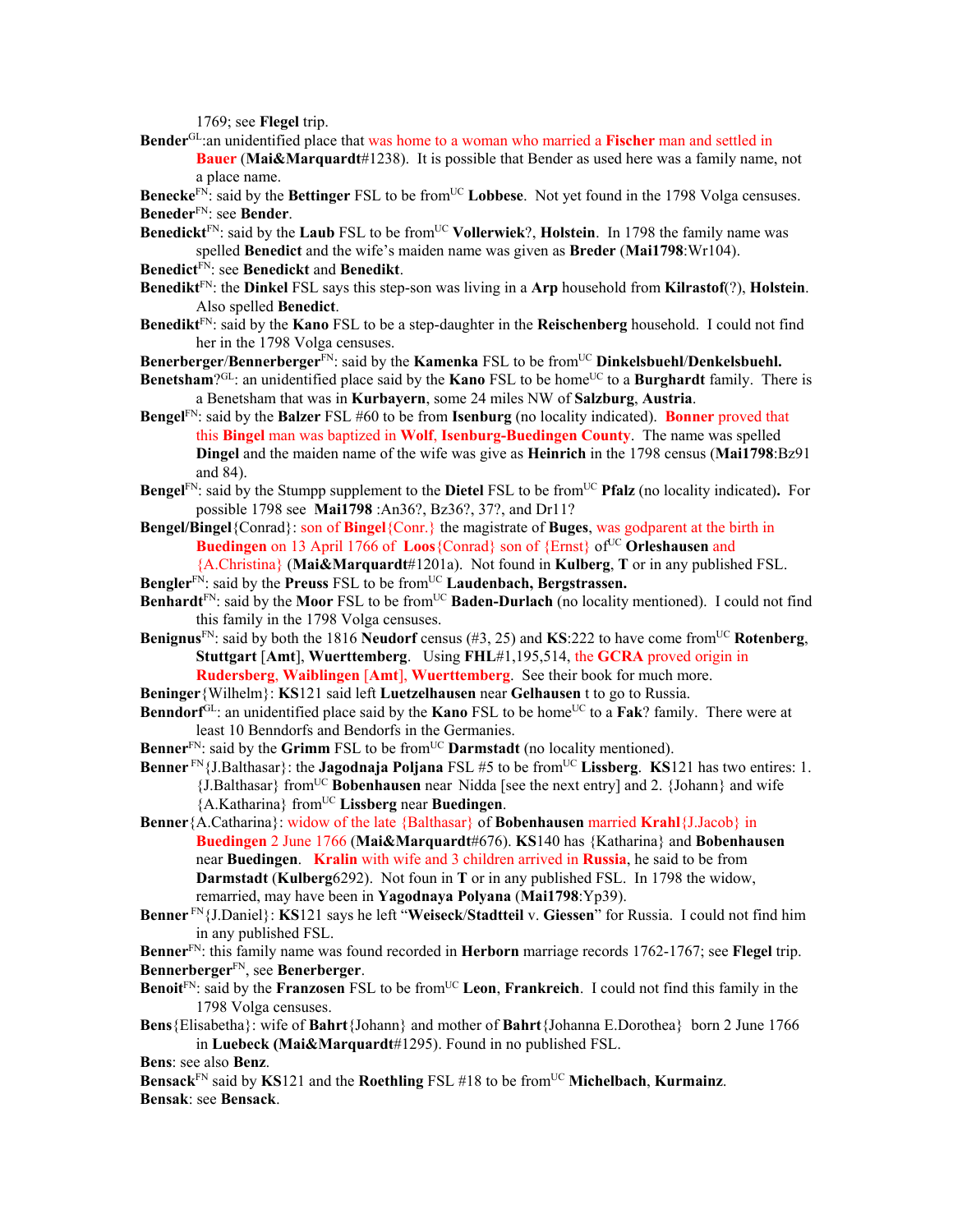- **Benschelent**?<sup>GL</sup>: an unidentified place said by the **Ober-Monjou** FSL to be home<sup>UC</sup> to a **Hauptmann** man. Kuhlberg said this was in **Dessau**.
- **Bensefert**?: an unidentified place said by the Recruiter Beauregard's list to have been home<sup>UC</sup> to the **Sauer**{Georg} family, likely first settlers in **Schaffhausen**. Kuhlberg said place this was in **Pfalz**.
- **Bensel/Benzel<sup>FN</sup>{Valentin}: said by <b>Kulberg**5923 to be from<sup>UC</sup> [**Kur**]**Pfalz** and said by the **Kautz** FSL #17 to be fromUC **Ensheim**, **Kurpfalz**. In 1798 his wife's maiden name was given as **Koch**{[A.] Elisabeth} (**Mai1798:**Kz7).

**Benseler**{J.Wilhelm}: married **Kram**{Elisabeth} in **Luebeck** 25 April 1766 (**Mai&Marquardt**#142).

**KS**121spelled the names **Besseler** and **Kraemen**.

- **Bensel**: also see **Benzel**.
- **Benshausen**GL: see **Penshausen**.
- **Bensheim**?: said by the Recruiter Beauregard list to have been home<sup>UC</sup> to the **Wasen**{Philipp} family (**Lk**86). This place may be the same as the next entry.
- **Bensheim-an-der-Bergstrasse**<sup>GL</sup>, **Kurmainz**: said by the **Brabander** FSL to be home<sup>UC</sup> to a **Lambert** family.

## **Bensheim**GL see **Bentzheim**.

- **Bensler**FN{J.Jacob}: said by the **Warenburg** FSL to be a brother-in-law in the **Lang** household. Spelled **Benzel** in 1788 and 1798 (Mai1798:Mv2977 and Dn27).
- **Bentel**: KS121 says he left **Nidda** near **Buedingen** for Russia.
- **Bentel**{J.Jo(o)bst}: married in **Luebeck** on 26 August 1766 **Hermann**{A.Margaretha}

(**Mai&Marquardt** #196, **KS**121). Not found in **Kulberg**, **T** or in any published FSL.

- **Bentwisch**, **Mecklenburg**[-**Schwerin Duchy**]: is 3 miles NE of **Rostock** city and was said by the **Stahl**am-Tarlyk FSL to be home<sup>UC</sup> to the **Bopp** family.
- **Bentz**FN: see **Benz**.
- **Bentzheim**GL on the **Bergstrass**: is now **Bensheim** 13 miles S of **Darmstadt** city. Said by a **Friedberg**  $ML$  to be home<sup>UC</sup> to the **Sieber** woman who in 1766 married the **Henrich** man who went to **Keller** (Mai&Marquardt#297). Said by a Friedberg ML to be home<sup>UC</sup> to **Lammert**{Georg} (**Mai&Marquardt**#349).Same as **Bensheim-an-der-Bergstrasse**.
- **Bentzing**{Johannes}: **KS**121 says he left **Niederzell** near **Schluechtern** for Russia. I could not find him in any published FSL.
- **Benz**FN: left **Nagold, Wuerttemberg** for the **Caucasus** after 1811.
- **Benz**<sup>FN</sup>: said by the **Jost** FSL to be from<sup>UC</sup> **Rathenow**, **Brandenburg**. I was unable to find this family in the 1798 Volga censuses.
- **Benz**{Abraham}<sup>FN</sup>: both the 1816 **Kassel** census (#36) and **KS**:222 said this family came from<sup>UC</sup> Elsenz, **Bruchsal** [**Amt**], **Baden**. Using **FHL**#1,189,109, the **GCRA** proved origin in **Elsenz**, **Eppingen** [**Amt**], **Baden**. See their book for more.
- **Benz**{Johann}<sup>FN</sup>: **KS**:222 said this family went from<sup>UC</sup> Eppingen, Sinsheim [Oberamt], Baden to **Kassel**, but the **GCRA** proved this family never appeared in **Kassel**, or in any **Glueckstal** colony. See their book for more.
- **Benz**{Johannes}<sup>FN</sup>: said by both the 1816 **Neudorf** census (#55) and **KS**:222 to have come from **Metterzimmern**, **Besigheim** [**Amt**], **Wuerttemberg** (**KS** misspells it **Mettenzimmern**). Using **FHL**#1,184,926, the **GCRA** proved this origin. See their book for more. Also spelled **Bentz**.
- **Benz**{Magdalena}FN: listed as the wife of **Will**{Johannes} in the 1798 **Straub** census (Sr40) but I did not find her in any FSL.
- **Benz/Bentz**{A.Marg.Charlotta}: married **Kueffling**{Martin}in **Luebeck** 15 May 1766 (**Mai&Marquardt**#197, **KS**141). Not found in **Kulberg**, **T**, or in any published FSL.
- **Benz**{Cathar.}: fromUC **Hessen-Cassel** [**Landgraviate**] married in **Luebeck Heins**{Carl} on 20 August 1766 (**Mai&Marquardt**#286). Not found in **KS**, **Kulberg**, **T** or any published FSL.
- **Benz/Benzer** {Marg.}: daughter of the deceased {J.Jacob} of<sup>UC</sup> Oettingen married in Luebeck **Knoepfler**{Joseph} on 7 May 1766 (**Mai&Marquardt**#806, & **KS**139). Not found in **KS**, **Kulberg**, **T** or any published FSL.
- **Benz**FN: also see **Belz** and **Lenz**.
- **Benzel/Bensel/ Beisel**{Johann}: this Lutheran said to be from<sup>UC</sup> Sulzfeld, Herrschaft von Goeler von Ravensburg, Kanton Kraichgau, Schwaebischer Ritterkreis arrived at **Fridericia**, **Juetland Royal**